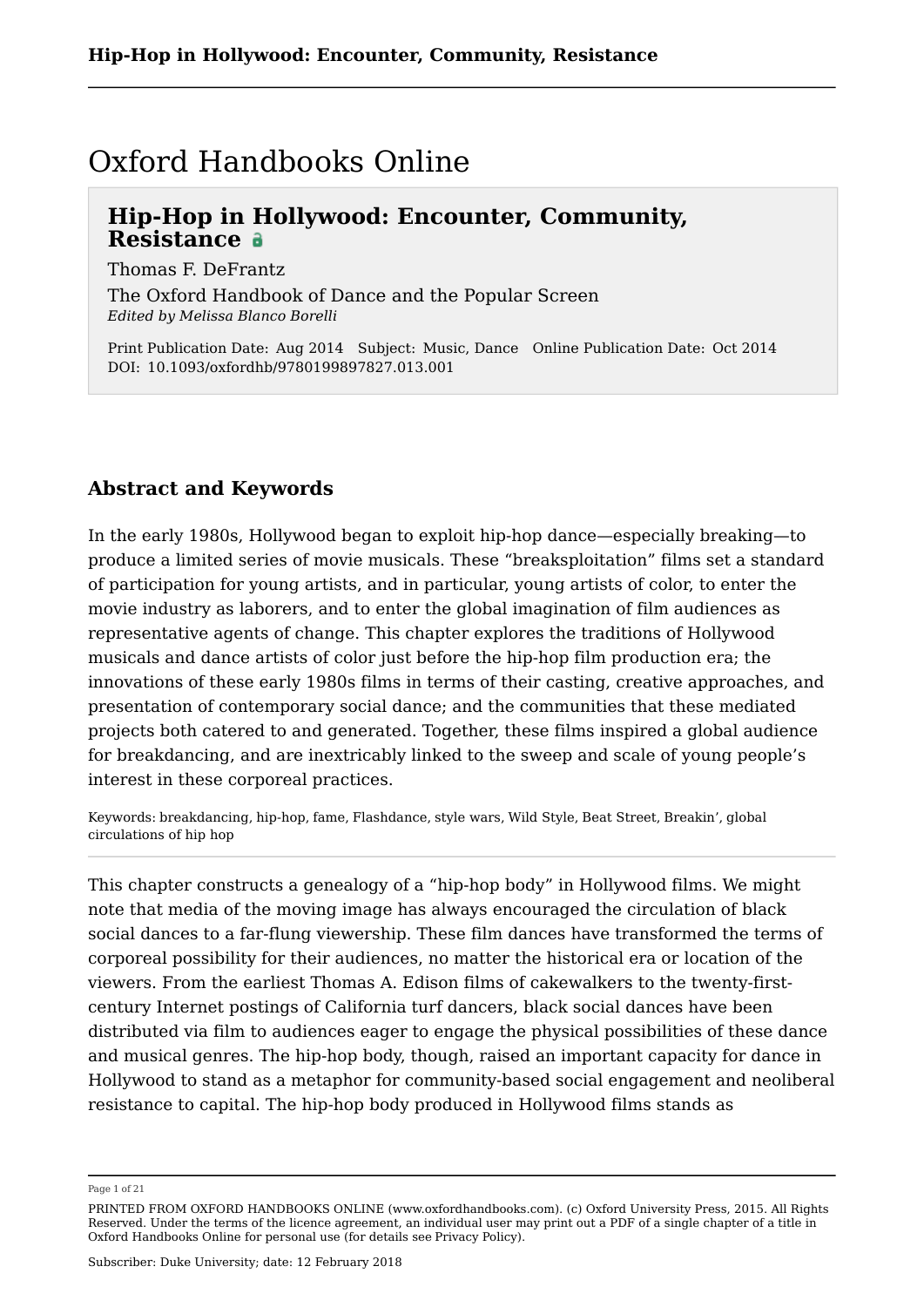representative of racial and cultural exchange, indicates the possibility of progressive group politics, and restricts structures of hierarchical, old-guard authority.

Hip-hop dance found its way into Hollywood formulas very quickly. In the early 1980s, some Hollywood producers began to exploit hip-hop dance—especially breaking—to produce a limited series of movie musicals. These "breaksploitation" films set a standard of participation for young artists, and in particular, young artists of color, to enter the movie industry as laborers, and to enter the global imagination of film audiences as representative agents of change. As we consider the classic films of the breaksploitation era, predicted by *Fame* (1980) and *Flashdance* (1983), and including *Beat Street* (1984) and *Breakin*' (1984), we'll consider the material circumstances of filmmaking, the representational narratives and editing techniques common to their construction, and the ways in which these films produced a commodified hip-hop dancing body that became a standard representational practice for the form. Taken together, these films inspired a global audience for breakdancing, and are inextricably linked to the sweep and scale of young people's interest in these corporeal practices. We'll (p. 114) also pay special attention to the grounding assumptions of normative corporealities that breakdancers upset by practicing their dances in the context of Hollywood musicals. Finally, we consider an emergent global audience for hip-hop cultural manifestations, one inspired in large part by the dissemination of these few films that depicted b-boying and b-girling.

Page 2 of 21

PRINTED FROM OXFORD HANDBOOKS ONLINE (www.oxfordhandbooks.com). (c) Oxford University Press, 2015. All Rights Reserved. Under the terms of the licence agreement, an individual user may print out a PDF of a single chapter of a title in Oxford Handbooks Online for personal use (for details see Privacy Policy).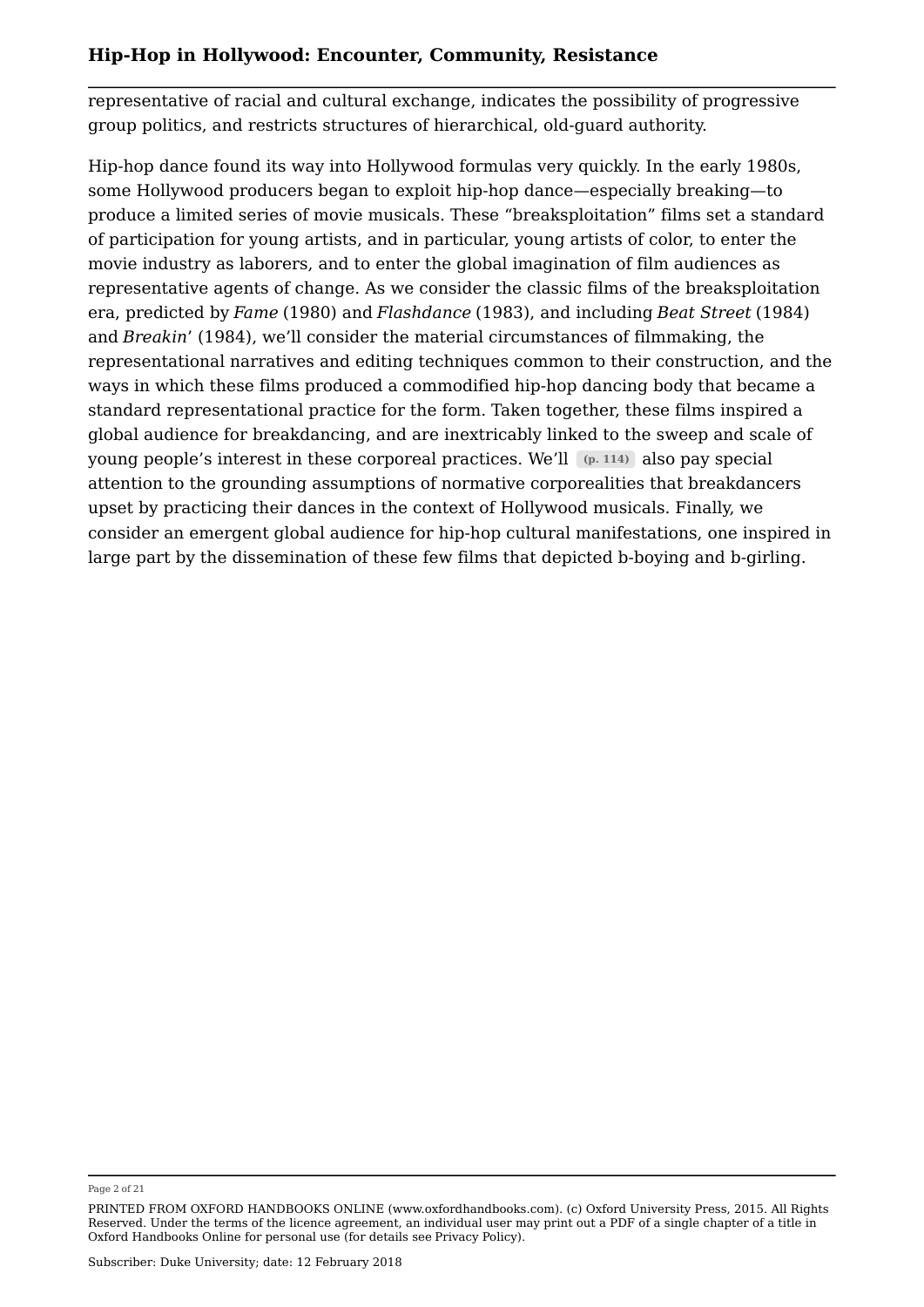## **After the Hays Code**

To frame a way of thinking about the arrival of hip-hop dance and young artists of color in Hollywood, we have to revisit the circumstances of mainstream filmmaking of the 1970s and 1980s. By the time Hollywood abandoned the Hays Code to install the MPAA film rating system in 1968, $^2$  the genre of movie musicals had plummeted from popularity. The golden era of unspeakably white narratives following a tri-part formula of [white] boy meets [white] girl, boy loses girl, and boy gets girl became impossibly old-fashioned for emerging American audiences, and Hollywood slowed its production of the form. The fewer Hollywood musicals of the 1970s accentuated emotionally complex, indeterminate narratives that employed music and dance as elements among many; these musicals include *Cabaret* (1972), *Saturday Night Fever* (1977), and *Sgt. Pepper's Lonely Hearts Club Band* (1978). Note that the latter two movies, constructed around popular music forms of disco, rock, and funk, included artists of color as supporting and background characters. In some ways, we can argue that disco, rock, and funk music, which had grown from African American musical sources, inspired the 'natural' inclusion of artists of color into Hollywood musical scenarios. 3

Indeed, shifts in popular music that acknowledged African American wellsprings in the 1970s, including disco and funk music, arrived alongside activist gains of the civil rights era. These musical genres posed representational challenges for conservative mainstream Hollywood production, as the leading artists in these forms were mostly African American and often gay. *Car Wash* (1976), *Thank God It's Friday* (1978) and *Can't Stop the Music* (1980) presented working-class characters of color trying to find their way amid the rising consumer-conscious era that preceded neoliberal economic policies of the 1980s. While popular music and dance feature in each of these films, their production values and promotional profiles held little in common with the overwhelmingly white golden-age Hollywood musicals of the past.

Indeed, the rising visibility of African American musicality and African Americans in public life surely opened a space for characters of color to be at the center of Hollywood musicals. *Jesus Christ Superstar* (1973), *The Wiz* (1978), *Hair* (1979), and *Fame* (1980) featured African American and Latina protagonists and secondary characters. Excepting *The Wiz*, we might note that these films incorporated dance only occasionally, and typically as a reference to the capacity of music to inspire rhythmic motion, more than as a necessary outgrowth of emotional activity that could advance narrative or describe character. More importantly, none of the leading actors of color in *Superstar* or *Hair* **(p. 115)** danced much at all, or narrated themselves as dancers in the subsequent telling of their careers. As popular music shifted toward funk and hip-hop outside of the movie theater, Hollywood struggled for ways to incorporate the rising visibility of African American arts, including rapping and hip-hop dance, in the musical genre.

Page 3 of 21

PRINTED FROM OXFORD HANDBOOKS ONLINE (www.oxfordhandbooks.com). (c) Oxford University Press, 2015. All Rights Reserved. Under the terms of the licence agreement, an individual user may print out a PDF of a single chapter of a title in Oxford Handbooks Online for personal use (for details see Privacy Policy).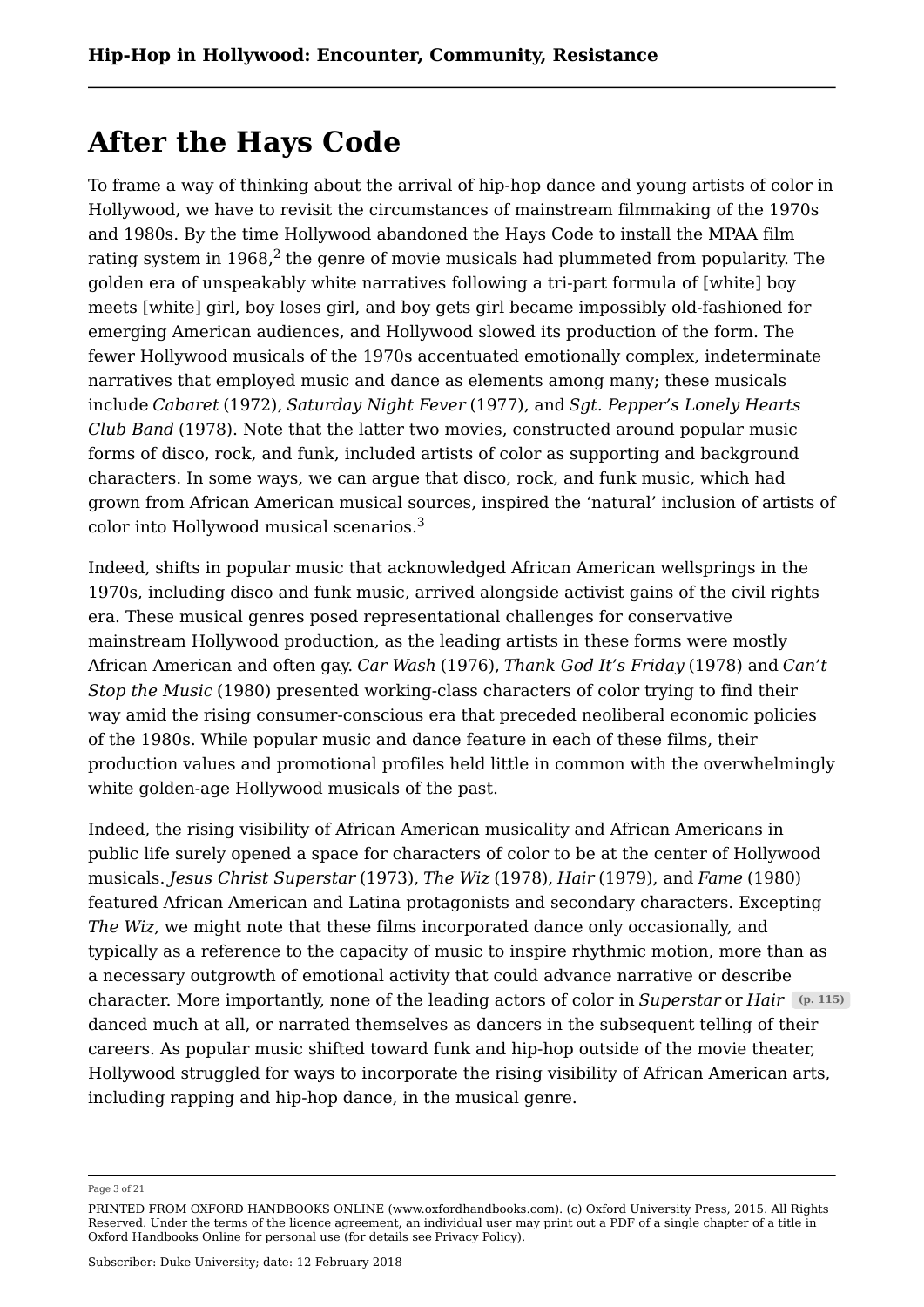*Fame* (1980) offers an exceptional case in its presentation of young people of color, straight and gay, involved in then-contemporary music and dance. The protagonists of *Fame*—characters who hope to enjoy careers in the mainstream entertainment industry as creators and performers—aspire toward success marked by notoriety, rather than artistry. As the title of the film suggests, the young people here are encouraged to develop qualities of celebrity, and in this process, they are to learn the basic skills that mark the areas of artistry they engage—drama, music, and dance. But note that these skills are considered ancillary to the plot imperative to seek *fame* as its own reward. Surprisingly, the music and dance of the film do not refer to the emergence of hip-hop. The dance sequences of the film, created by Louis Falco, a former dancer with José Limón, employs a flowing, ballet-based modern dance mode popular in pre-professional dance training of the time. *Fame* intended to be of the world of young artists-in-training, but arrived more demonstrative of the world of a gritty, mainstream Hollywood and Broadway.

*Fame* trades in narrative tropes familiar to many Hollywood offerings that demean the aspirations of women; in the film, things end badly for all of the female characters. Jewish Doris Finsecker is impregnated, and by implication forced to abandon her dreams of acting stardom; wealthy WASP ballerina Hilary Van Doren, also impregnated, endures an abortion after a teary scene describing her ambivalence and disappointment at the turn of events that deter her from easy access to dancing stardom; and Latina singer and dancer Coco Hernandez ends the film in humiliation and degradation, topless and crying at an adult-film casting call that presumably ends her reach for musical and film stardom. These plot points, borne by characters stereotypically marked by flags of ethnic identity, demonstrate plot narratives that moved Hollywood musicals far from the previous golden era.<sup>4</sup> While those earlier films had traded in a nostalgia for innocent times of the past, as in *Singin' in the Rain* (1952); or in locations far away from contemporary urban diversity, as in *Mary Poppins* (1964), the new Hollywood musical focused on themes presumably relevant to urban youth of the time. Note, then, how the shift to Hollywood musicals that could be buoyed up by hip-hop culture seemed to require a drastic shift in the sort of stories that could be told, as well as the performers who could be cast in order to tell them.

# **Hip-Hop and Hollywood**

When hip-hop emerged as a cultural force in the 1970s and 1980s, it offered resistant aesthetic space for young people of color, especially in its originary neighborhoods of the South Bronx. Hip-hop proposed its organizational elements of writing (graphic arts), mc'ing (rapping), dj'ing (musical production), and corporeal activity (b-boying **(p. 116)** and b-girling) as creative foundation for a life well lived: life recognized to emerge on its own survivalist terms, resistant to existing structures of authority, and engaged with aesthetic and social concerns of the contemporary moment. Hip-hop emerged as

Page 4 of 21

PRINTED FROM OXFORD HANDBOOKS ONLINE (www.oxfordhandbooks.com). (c) Oxford University Press, 2015. All Rights Reserved. Under the terms of the licence agreement, an individual user may print out a PDF of a single chapter of a title in Oxford Handbooks Online for personal use (for details see Privacy Policy).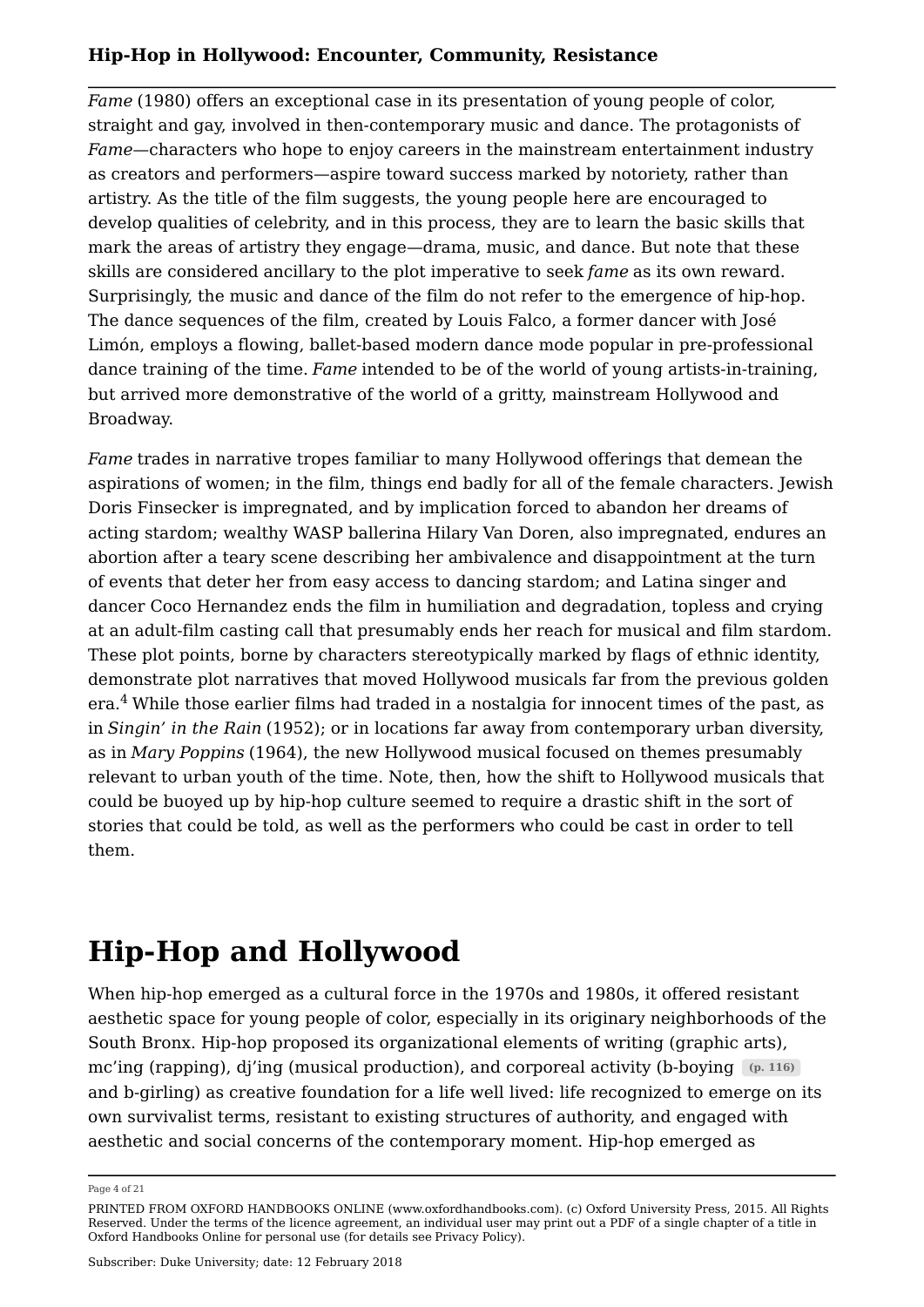profoundly concerned with the trope of the 'real;' the everyday valences of experience shared by young people far removed from the aspirational middle-class values proffered by Hollywood and other big media of the time. By their own accounts, few of the young artists affiliated with early hip-hop thought that its affiliated arts could become an avenue of economic advance.<sup>5</sup> In some ways, the incorporation of hip-hop into Hollywood systems of production surprised its practitioners as much as the audience who enjoyed their sudden appearances on the screen.

By 1982, writers and pundits already called the corporeal form of hip-hop "'breakdancing," with mainstream media following the lead of dance journalist Sally Banes's 1981 Village Voice article.<sup>6</sup> Hip-hop spread to California quickly in communities of young people of color, and in the early 1980s, some savvy Hollywood producers imagined possibility in hip-hop's aesthetic devices. The opening gambit toward exploiting these possibilities of an alignment of hip-hop and Hollywood came via a 75-second sequence of the breakout hit *Flashdance*. From a fleeting vision in this respectable, but predictable, Hollywood concoction, b-boying claimed an international audience and inspired global interest hip-hop's physicalities.

## *Flashdance* **(1983)**

*Flashdance* deserves scrutiny for its many ambiguous delineations of class, ethnicity, and sexuality. Its story offers an obvious middle-class aspirational narrative, as steel-welderby-day/exotic-dancer-by-night Alex enjoys a fantasy romance with her boss: middle-class, Porsche-driving plant manager Nick Hurley. Nick takes Alex to fancy restaurants and arranges her special audition for the Pittsburgh Conservatory of Dance. Alex is depicted as a free-floating, self-sufficient working-class cipher, a laborer who seems to enjoy her two careers as well as her huge downtown converted loft apartment. As portrayed by actress Jennifer Beals, Alex is visibly racially mixed but the film treats her as white by never making any reference to her ethnicity amid the blonde and visibly black women who work alongside her at Mawby's striptease bar. Alex seems to have few friends at her welding or dancing jobs; she acts as an emotional rudder for her white friend Jeanie, who suffers failed ambitions to become a professional ice skater. When Jeanie takes work as a dancer at the nude bar Zanzibar, Alex rescues her from the degradation. Despite its narrative sequences in stripclubs, sexuality in the film is strangely muted, without a hint of homoeroticism. Even scenes at Mawby's and the Zanzibar are presented as clean adult entertainment for heterosexual men. As the author of commonsensemedia.com points out, *Flashdance* is "largely a fairy tale, a glamorous wish-fulfillment pop fantasy for teen girls on what being an adult is like." 7

Each of the dance sequences of *Flashdance* deserves its own analysis, but for our purposes the single "street dance" scene matters most. This scene acts as a set-up to grant Alex access to physical information she'll need in order to complete her **(p. 117)** narrative journey and successfully audition for the ballet school. The film presents its shots of the dancers here with an almost-documentary flourish, keeping the camera

Page 5 of 21

PRINTED FROM OXFORD HANDBOOKS ONLINE (www.oxfordhandbooks.com). (c) Oxford University Press, 2015. All Rights Reserved. Under the terms of the licence agreement, an individual user may print out a PDF of a single chapter of a title in Oxford Handbooks Online for personal use (for details see Privacy Policy).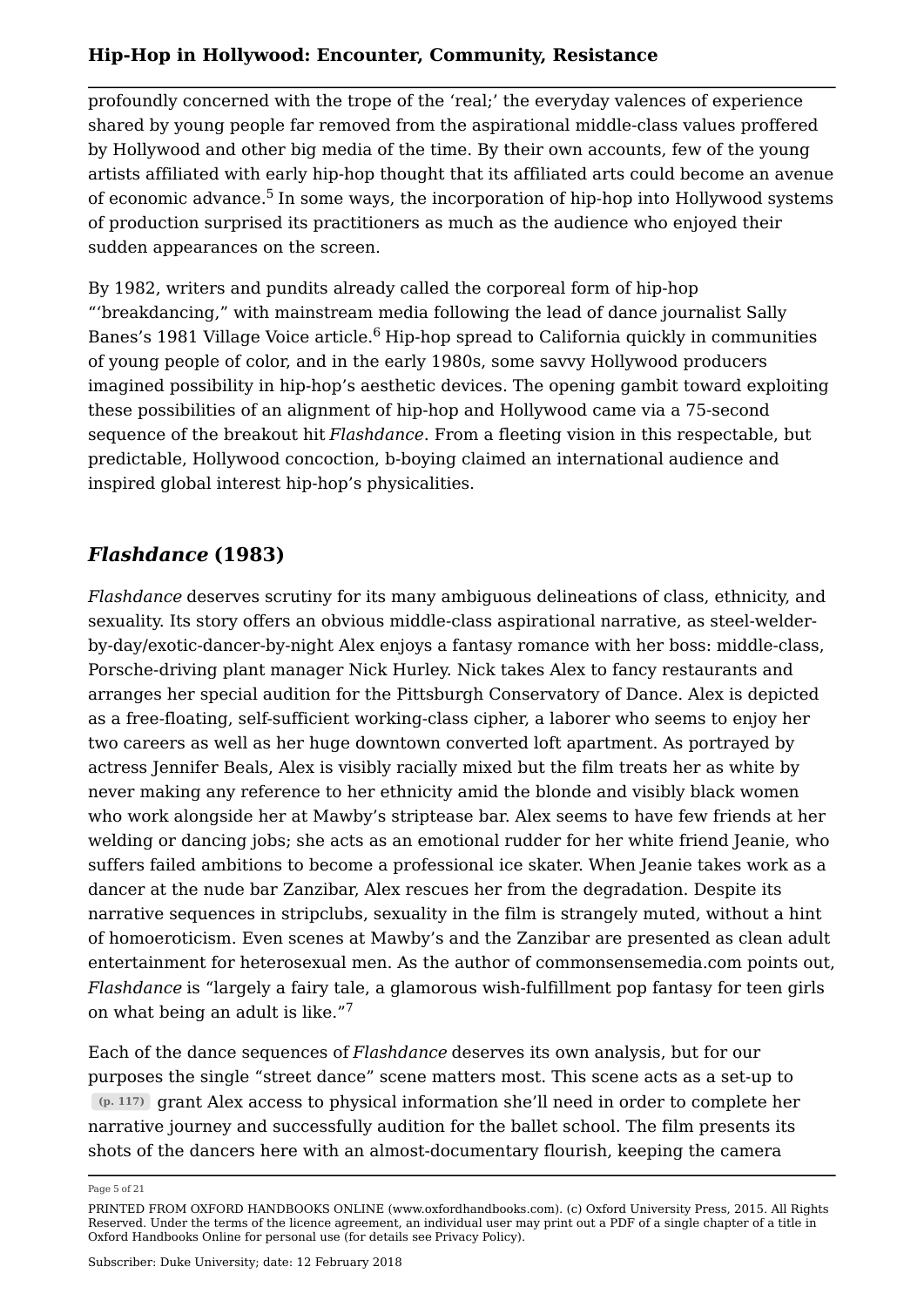pulled back to a full-body distance for the bulk of its short duration. Most of the clips in this sequence last five seconds, and present solo movements performed by very young members of Rock Steady Crew. In the sequence, Alex and her friend Jeanie approach two b-boys who pop and pantomime in common moves of "wind-up toy" and "man walking with umbrella against the wind." Alex and Jeanie stop to watch the dancing, and, in a suggestive time-lapse sequence, become the center of a crowd gathered to witness the ever-more spectacular gestures of the dancers. Dancers demonstrate floorwork, freezes, and a well-timed suicide dive to the smiles of the gathered crowd. The sequence seems to have little narrative content, but we will learn at the end of the film that the movements Alex witnesses here play a large role in her final, make-it-or-break-it dance audition sequence.

Alex stays among the crowd witnessing the b-boys, smiling at the edges of the film frame. At one point actress Beals dances improvisationally in response to the b-boying, swinging her hips and clapping her hands with enthusiasm, and a semblance of funkiness appears in her embodiment of a complex back-beat rhythm. But in this brief sequence, Beals lays bare her dispersed energetic field as entirely distinct from the precise, controlled energy exuded by her dance double, Marine Jahan. Jahan famously performed Alex's dances, aided by an uncredited gymnast and b-boy Crazy Legs in the final dance sequence of the film; in this brief sequence, though, we note well that Beals is a different sort of social dancer than her doubles, including Jahan. 8

In the culminating dance scene of the film, b-boying becomes Alex's trump card as she creates a spectacular performance to secure her place as a student in the ballet school. After turning on her stretched foot in an enhanced, multi-cut sequence, she dives through the air, rolls and flips, and then backspins to the delighted applause of the audition committee. Her incorporation of a b-boy move in the ballet studio confirms the Hollywoodization of both the spreadability, and accessibility, of b-boying.

Oddly, though, we never see Alex practice her b-girl moves. Early in the film, Film 7.1 Flashdance (1983) Ending Scene  $\odot$  we are invited to voyeuristically watch Alex perform her sweaty home workout in a famous sequence replete with many close-ups of feet pounding on the floor, hips gyrating in circular pulsation, and throbbing splay-legged stretches. But the backspin that culminates her audition scene arrives prepared only by the logic of the Hollywood fantasy. The implication of her ability at the end of the film is either that she practiced off-screen, as she had rehearsed the three dances that she (implausibly) performs in the Mawby's nightclub, or that she improvised her way into the movement sequence when the moment of the audition arrived. If we follow the logic of this latter implication, we note that b-girling is assumed to be entirely portable and obtainable, acquired and distributed by any dancers who happen to see it and then inhabit its contours. By no means is Alex to be considered a true b-girl, or even a nominal one; she simply performs a backspin. But, in that revolution on the ground, she confirms that b-girl corporealities belong within the Cinderella-story Hollywood frame of class mobility.

Page 6 of 21

PRINTED FROM OXFORD HANDBOOKS ONLINE (www.oxfordhandbooks.com). (c) Oxford University Press, 2015. All Rights Reserved. Under the terms of the licence agreement, an individual user may print out a PDF of a single chapter of a title in Oxford Handbooks Online for personal use (for details see Privacy Policy).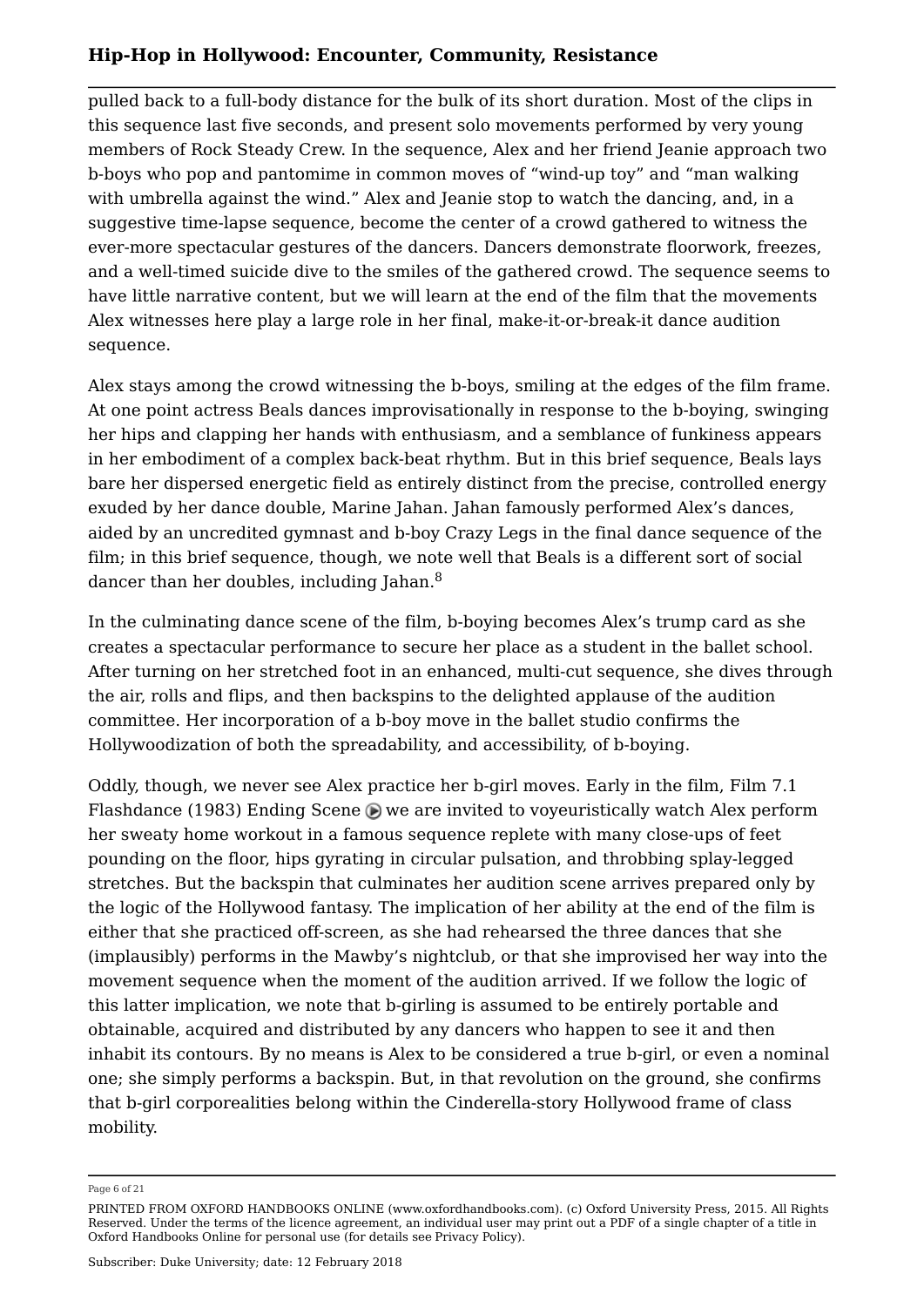## *Style Wars* **(1983),** *Wild Style* **(1983), and** *Breakin' and* **(p. 118)** *Enterin***' (1983)**

*Flashdance* continued a trend of danc-ical films; movies built around sequences of dancing set to songs, or montages, but without the actual singing presence of its main characters. It might be important to note that the breaksploitation films that followed *Flashdance* similarly resisted singing by their leading characters. These are movies that expect dancing to stand in for the singing moments of earlier musicals, and as such, they arrive with a distinctive profile from the mainstream of Hollywood fare. Two documentaries and one fictional film that leaned toward cinéma vérité established camera angle tropes for hip-hop Hollywood and the hip-hop body. *Style Wars*, shot in New York in 1982 and released the next year, held huge implications regarding the place of the camera in the development of the form, the sensibility of documenting and transmitting dance to a larger audience than the immediate participants in the cipher, and the direction of an inevitable future for hip-hop Hollywood filmmaking.

*Style Wars* treats breaking as a part of a constellation of public art, even as it interrogates the legality and ethical dimensions of graffiti on New York City subway cars. Professionally produced, the film stabilizes the idioms of hip-hop with sequences that define its boundaries and confirm its participants' ambitions. A full-length documentary about then-established hip-hop culture, *Style Wars* includes several sequences of dancers demonstrating and playing with the form even as they offer evidence of its methods and its terms of engagement. In one sequence, a group, including youthful celebrity dancer Crazy Legs, defines and demonstrates steps from the "original breaking" vocabulary: categories of movement, including footwork, backbridge and headspin; and movements with names, including "the baby," "the turtle," a "dead freeze," the "headache," and "the hump. " As in *Flashdance*, a crowd gathers as he offers evidence of these dance achievements; these scenes are cut with sequences of competitive nightclub dancing by two New York crews, the Rock Steady Crew and the Dynamic Rockers. In these scenes, the camera explores two vantages: low to the ground, and high overhead. These two angles become the benchmark aesthetics of presenting hip-hop dance on film. The low angle allows the film audience to imagine itself as a participant/witness within the circle of the battle cipher. The overhead angle invites the viewer to note the spectacular, circular energy generated by breakdancing in floorwork and power moves. It is important to note that neither of these two preferred camera angles are practical in the live experience of breakdancing; participants are seldom able to view these movements from the ground or overhead in live performance circumstances. The two 'impossible' angles allow film audiences to feel 'in on' the activity of b-girling and b-boying in a hip-hopinspired cipher; they also establish a mode of viewing for dance in hip-hop films, as they visually confirm a spectacularly powerful, heroic, and towering hip-hop body.

### *Wild Style* **(1983) (p. 119)**

Page 7 of 21

PRINTED FROM OXFORD HANDBOOKS ONLINE (www.oxfordhandbooks.com). (c) Oxford University Press, 2015. All Rights Reserved. Under the terms of the licence agreement, an individual user may print out a PDF of a single chapter of a title in Oxford Handbooks Online for personal use (for details see Privacy Policy).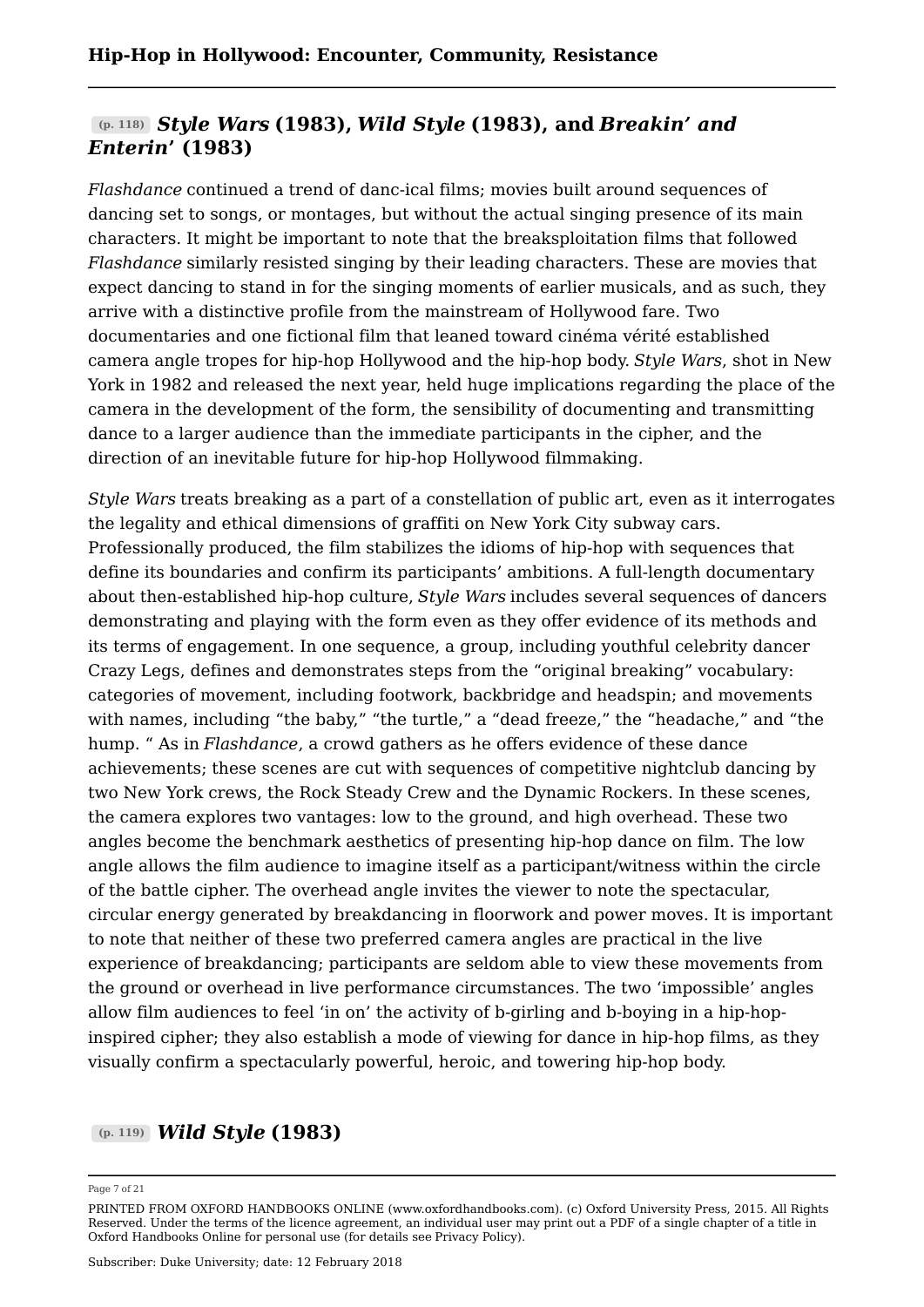Many of the young dancers of *Style Wars* appear in the independent Charlie Ahearn film *Wild Style*. The entire film *Wild Style* can be seen as Hollywood-aspirational in its attempts to inflect the underdog-survivor genre with hip-hop sensibilities. The story follows Zoro (played by celebrity graffiti artist Lee Quinones) as he struggles with his family and love relationships. Several emerging hip-hop luminaries appear in the film as themselves, or gently cinematized versions of themselves, including rappers Busy Bee, DJ Grandmaster Flash, and b-boys Crazy Legs, Mr. Freeze, Frosty Freeze, Prince Ken Swift, and Mr. Wiggles. $^9$ 

The film looks raw. Shot in the South Bronx, replete with real-world imagery of filth and decay, it demonstrates the wasteland feeling of decrepit buildings and burned-out neighborhoods strewn with garbage, but tempered by interiors of functional, sparse, and chilly working-class Bronx apartments. In all, the film generates a seething isolation of a neighborhood all-but-forgotten in public discourse. While the South Bronx of the 1980s had been represented by Hollywood in gruesome films such as *Fort Apache: The Bronx* (1981); *Wild Style* offered vistas without apology for grime, spatial disorganization, and general urban blight pierced by the creative energy of hip-hop as a vibrant emergent cultural constellation.

While the screenplay has a narrative arc, dance appears in the film as a necessary and situated companion to music in several nightclub scenes. Dancers, including the Rock Steady Crew, Pop-O-Matics, and Electric Force, demonstrate their dance style in various club sequences; these extended scenes bear no narrative responsibility, and largely exist to confirm the accuracy of the film as a representation of hip-hop culture. B-boys are generally shown performing popping and locking, or engaging floorwork as soloists surrounded by a group of interested witnesses. Editing in the film cuts the bodies into fragments in these sequences, focusing alternately on torsos, feet, or hands, and seldom provides full-body imagery that might locate the dancers in space.

In one nightclub sequence, white underground actor Patti Astor appears as herself, and smiling onlookers escort her into the dance circle to encourage her to perform. The crowd eggs her on, and also laughs at her efforts. The sequence effectively demonstrates white interest in black social dance, as well as the inevitable inclusion of white witnessing and participation in these dance forms. Notably, Astor does not dance well, and comes across as an outsider to the aesthetic properties of the dance circle. Film 7.02 Wild Style (1983) Club Scene

*Wild Style* offers important evidence of burgeoning hip hop Hollywood, in its extended depictions of b-boys in motion, its rawness of production, the inclusion of young teenagers as performers, and most importantly, the deconstruction of aesthetic ideologies of finish and perfection proposed by earlier movie musicals. If *Fame* offered bulbous, freeform structure via choreographer Louis Falco's contact-improvisation inspired choreography, *Wild Style* featured no sole choreographic author, and no assumption of overarching control over the movements captured on film.

Page 8 of 21

PRINTED FROM OXFORD HANDBOOKS ONLINE (www.oxfordhandbooks.com). (c) Oxford University Press, 2015. All Rights Reserved. Under the terms of the licence agreement, an individual user may print out a PDF of a single chapter of a title in Oxford Handbooks Online for personal use (for details see Privacy Policy).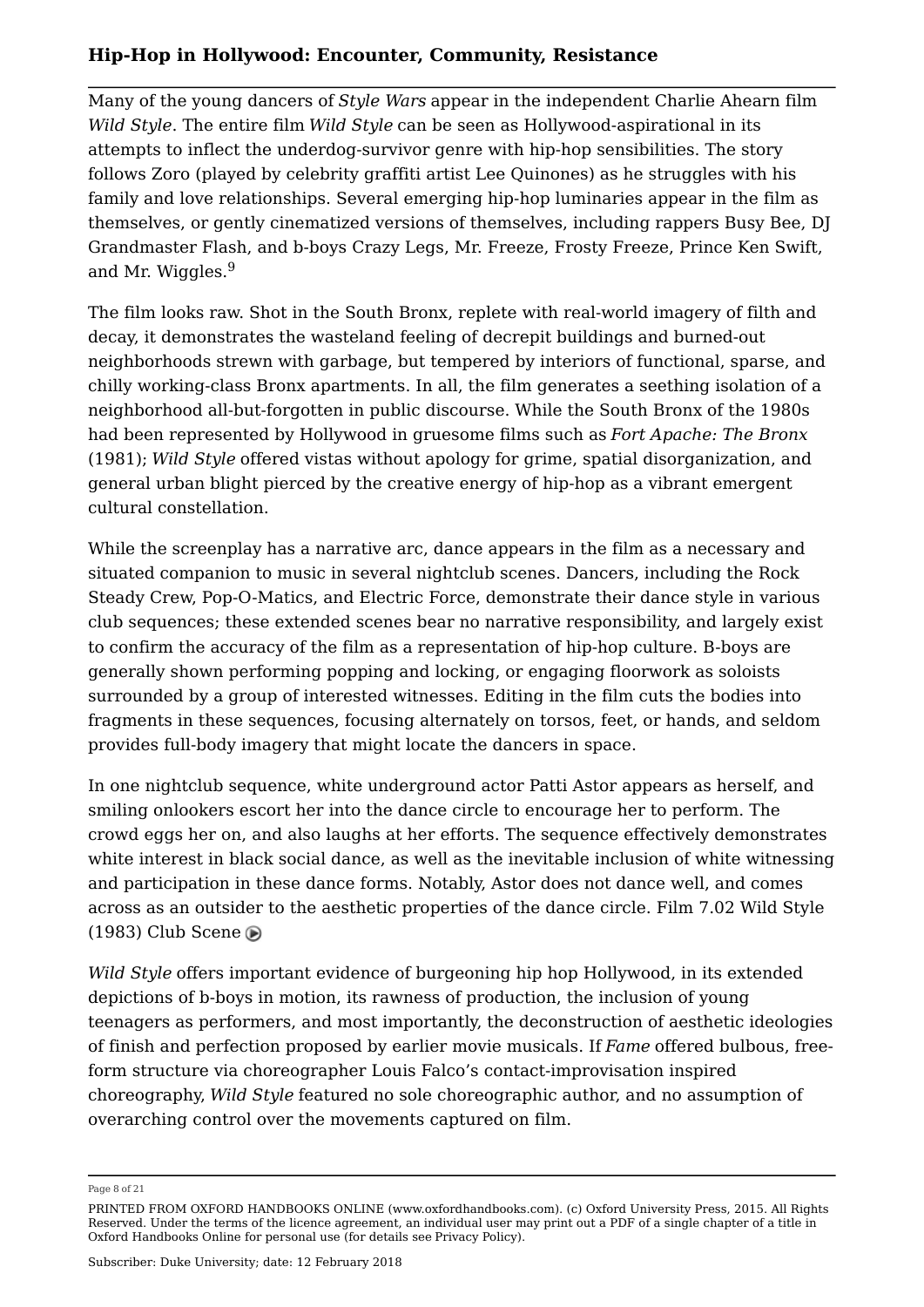#### *Breakin' and Enterin***' (1983) (p. 120)**

Directed by black film entrepreneur and producer Topper Carew, this hard-to-find documentary devotes a remarkable amount of time to California iterations of hip-hop dance and b-boying and b-girling. From its opening frames, the film features b-boys working on the ground in footwork, as soloists and in duets, and popping and locking toward the camera. The dances presented here are clearly street performances designed to attract attention from passing pedestrians who might contribute to a 'dancer's fund' by placing change and small bills into a passed hat. The dances arrive not as competition movements, as they had inevitably been in the New York films *Style Wars* and *Wild Style*. Instead, *Breakin' and Enterin*' offers viewers a spectator-centered form of hip-hop dance that will eventually lend itself directly to Hollywood production.

Like *Wild Style, Breakin' and Enterin*' seems raw, underdeveloped, and entirely of the furtive moment. Rappers and DJs narrate their methods directly to the camera; future celebrity rapper and actor Ice-T offers up rhymes that describe the creative gestures of the young artists documented here. The Radiohole—a Los Angeles-area club analogous to the New York Roxy—acts as site for demonstrations of hip-hop dance, including some sequences featuring b-girls. In all, though, the film feels like an advertisement or trailer for a longer film yet to be made. Note that many of the dancers chronicled in this documentary will become featured dancers in the breaksploitation film *Breakin*' just a year later. Film 07.03 Breakin' 'N' Enterin' (1983) Opening Sequence

*Breakin' and Enterin*' has no particular story to tell about hip-hop culture in Southern California; rather it presents evidence of a hip-hop dance community without mobilizing that evidence toward any particular end. The film does offer documentation of the places and movements that hip-hop dancers engaged at the time. In addition to the Radiohole, we also encounter breakdancers dancing in the bright sunlight of Venice Beach, facing an inevitable crowd of onlookers cheering them on. As in *Style Wars*, young artists are called upon to narrate and demonstrate movements that they have devised and performed; in this film we get Boogaloo Shrimp explaining how to do "the helicopter" and end with a pose. Charismatic performer Shabba Doo offers a thumbnail history of pop and lock movements from the area that includes the "funky chicken," "the lock," the point," and the "Uncle Sam." Several dancers discuss the difference between street dancers and professional dancers, and the ways in which these dances are created, literally, on the streets, rather than in a dance studio or on a stage. This distinction arrives as a badge of honor for the dancers, who claim their 'outsiderness' to mainstream dance practice as a marker of their authenticity within hip-hop. Note, though, that Shabba Doo is willing to claim identity as a member of a Professional Street Dance crew, a company organized to consider hip-hop dancers as professional artists, responsible to the form and its professionalization. This claim sets the stage for a West Coast codification of hip-hop dance that can fit into emergent Hollywood aesthetic structures.

Page 9 of 21

PRINTED FROM OXFORD HANDBOOKS ONLINE (www.oxfordhandbooks.com). (c) Oxford University Press, 2015. All Rights Reserved. Under the terms of the licence agreement, an individual user may print out a PDF of a single chapter of a title in Oxford Handbooks Online for personal use (for details see Privacy Policy).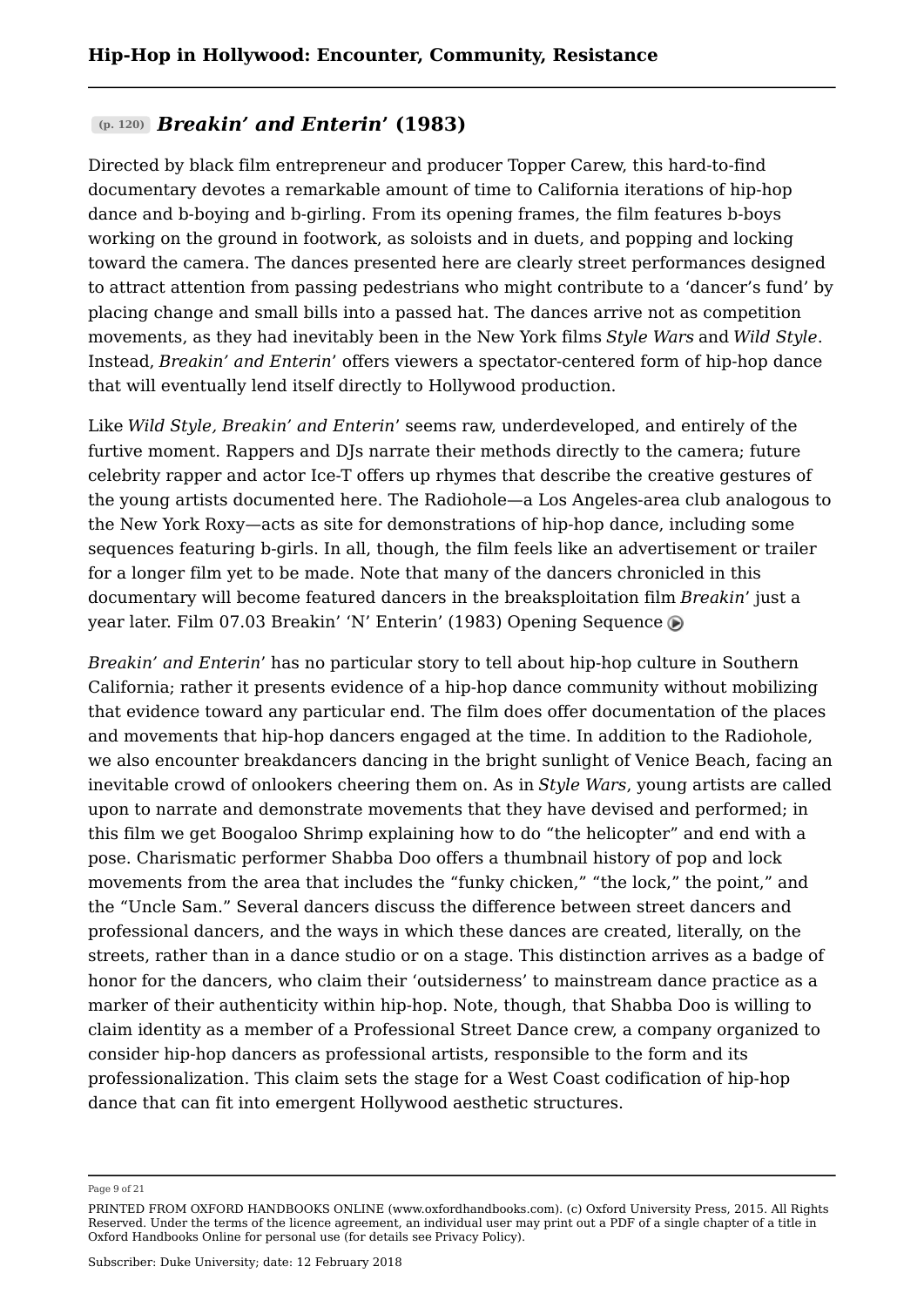Unlike *Style Wars, Breakin' and Enterin*' trades in post-production effects to enhance dancer movements. In one sequence toward the end of the film, a dancer's movements are transformed into a vibrating outline of a body in motion. The image offers a **(p. 121)** graphically entertaining method to demonstrate the visual trace of breakdance. But this sequence, replete with movement screened forward and in reverse, with saturated colors, and the insertion of unexpected amorphous shapes, suggests dancing without reference to the people creating the dance. The psychedelic editing style here demonstrates what Hollywood hip-hop will come to value: the dancing labor of young people transformed by electronic effect for a sensational visual image. Here, viewers come to see breaking as decorative demonstration, rather than a potential realization of identity, or expressive personal communication. Film 07.04 Breakin' 'N' Enterin' (1983) Post-Production Scene ◉

These three films established a framework for thinking about the physical, aesthetic, and commercial locations of hip-hop dance in relation to Hollywood musical practices. In terms of physical location, hip-hop confirmed its capacity as a multiracial dance form, created and practiced by young artists, that lived outside of the dance studio, in venues of the outdoors and the dance club. Because hip-hop had grown up on concrete and cardboard, it offered a down and dirty, admittedly spectacular demonstration of physical capacity in dance that didn't require the special surfaces that tap dance, ballet, or modern dance often necessitated. In terms of aesthetic location, hip-hop arrived within newly articulated Africanist aesthetic structures noted by scholars, that (1) placed a high value on physical innovation and originality; (2) realized the importance of an individual's presence within a group dynamic; and (3) demonstrated a recognizable "flash of the spirit" in performance. In terms of commercial location, hip-hop arrived especially suited to the crucial marketing demographic of teenagers who saw the genre as generationally specific and as connected to the promise of a particular social life bounded by competitive events in idyllic urban nightclubs. Hip-hop routines were inevitably created by the performing artists, without recourse to the intervention of a professional choreographer. Thus, hip-hop required less production attention than other forms of Hollywood dance, as it could be rehearsed anywhere, its practitioners held themselves accountable to standards of quality that demonstrated their skill and virtuosity, and didn't require celebrity choreographic authority.

## *Beat Street* **(1984)**

The 1984 film *Beat Street* offers hip-hop as its object and subject, in a family-friendly story that demonstrates the communal bonding, criminality, aesthetic innovation, and youthful exuberance endemic to the genre in its foundational elements. B-boying, Mc'ing, Dj'ing, and Writing (spray-can art) are each represented in the movie as central elements of the lives of its various young protagonists of color. The movie gives hip-hop a full Hollywood treatment, with star-crossed romance, adventure, tragedy, musical-dance interludes, and a grand finale that, in their total, entirely contain the unruly offscreen

Page 10 of 21

PRINTED FROM OXFORD HANDBOOKS ONLINE (www.oxfordhandbooks.com). (c) Oxford University Press, 2015. All Rights Reserved. Under the terms of the licence agreement, an individual user may print out a PDF of a single chapter of a title in Oxford Handbooks Online for personal use (for details see Privacy Policy).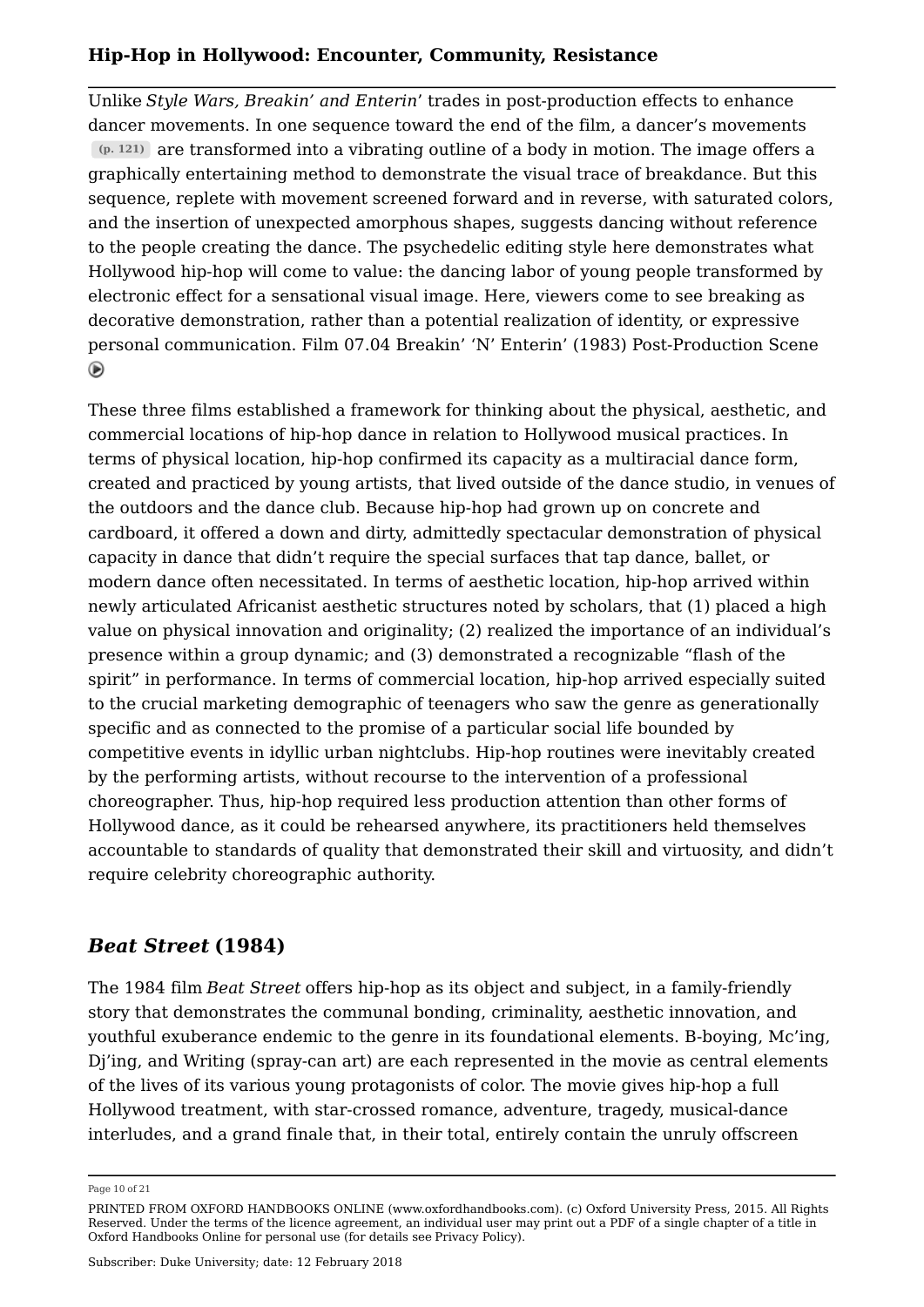capacities of hip-hop. The story addresses class divisions, hints at the implications of racial profiling, and confirms an inevitable heterosexuality and homosociality that were perceived to underscore hip-hop as a genre.

This Harry Belafonte-produced film arrives quite near to *Wild Style* and *Style* **(p. 122)** *Wars* in its approach and effect. It contains several obvious Hollywood narrative tropes, including a love song montage and a finale performance that reconciles antagonistic forces; it features hip-hop culture as an oppositional possibility of expression for young people, set within a framework of familial tensions and aspirational personal growth. The film follows a multiracial group of young protagonists depicted as generational and class outsiders to the then-contemporary world of mainstream, middle-aged, moneyed [white] beneficiaries of Reagan and Thatcher-era neoliberal economic policies. Four friends, each interested in one of the foundational elements of hip-hop—graffiti, dj'ing, mc'ing, and bboying—make their way through a series of small adventures. The film includes scenes shot on location in the gritty South Bronx as well as several New York City subway stations and nightclubs of the early 1980s and several dance sequences that bear special scrutiny for their contents and implications.

In a dance battle sequence filmed at the Roxy nightclub, *Beat Street* echoes camera perspectives from *Style Wars*, including high overhead and low-to-the-ground shots. The camera captures a circle of witnesses and competitors in a showcase sequence that highlights the individuality of each performer who enters the circle. Reaction shots add to the sense of an audience engaged in the construction of the performance, and the participation of the entire group to decide on the winner of the competition. These two important features of a hip-hop cipher—the engagement of a witnessing audience, and the individuality of each competitor—arrive in full measure here.

In a later sequence, leading b-boy character Lee goes to a college theater to audition for a television program. In this sequence, breakdancing appears alongside neo-African jazz dance, choreographed for the film by Lester Wilson, an outstanding artist who had acted as choreographer for John Travolta in *Saturday Night Fever*. In this scene, the camera cuts in and out incessantly from the jazz dance, so that we only see a movement or two at a time in a frontal, presentational arrangement toward the unblinking and unsmiling camera. But as Lee shares his b-boy movements for the group, the audience forms a circle, to smile and cheer him on; their reaction shots are integrated into the exuberance of the dance as a whole.

Diegetic structure allows actors in films to engage in their creative performance arts by playing characters who possess similar skills; this method has long served film musicals as a way to extend the suspension of disbelief necessary for audience identification with film narrative. Steven Hager's screenplay structures *Beat Street* as a hip-hop backstage musical. The characters of the film are artists engaged in being artists, allowing sequences of dancing to emerge from situations that call for dancing. For example, an audition sequence for acts who hope to perform at the Roxy club allows for extended performances by singers, djs, and b-boys—in this case, two young men who demonstrate

Page 11 of 21

PRINTED FROM OXFORD HANDBOOKS ONLINE (www.oxfordhandbooks.com). (c) Oxford University Press, 2015. All Rights Reserved. Under the terms of the licence agreement, an individual user may print out a PDF of a single chapter of a title in Oxford Handbooks Online for personal use (for details see Privacy Policy).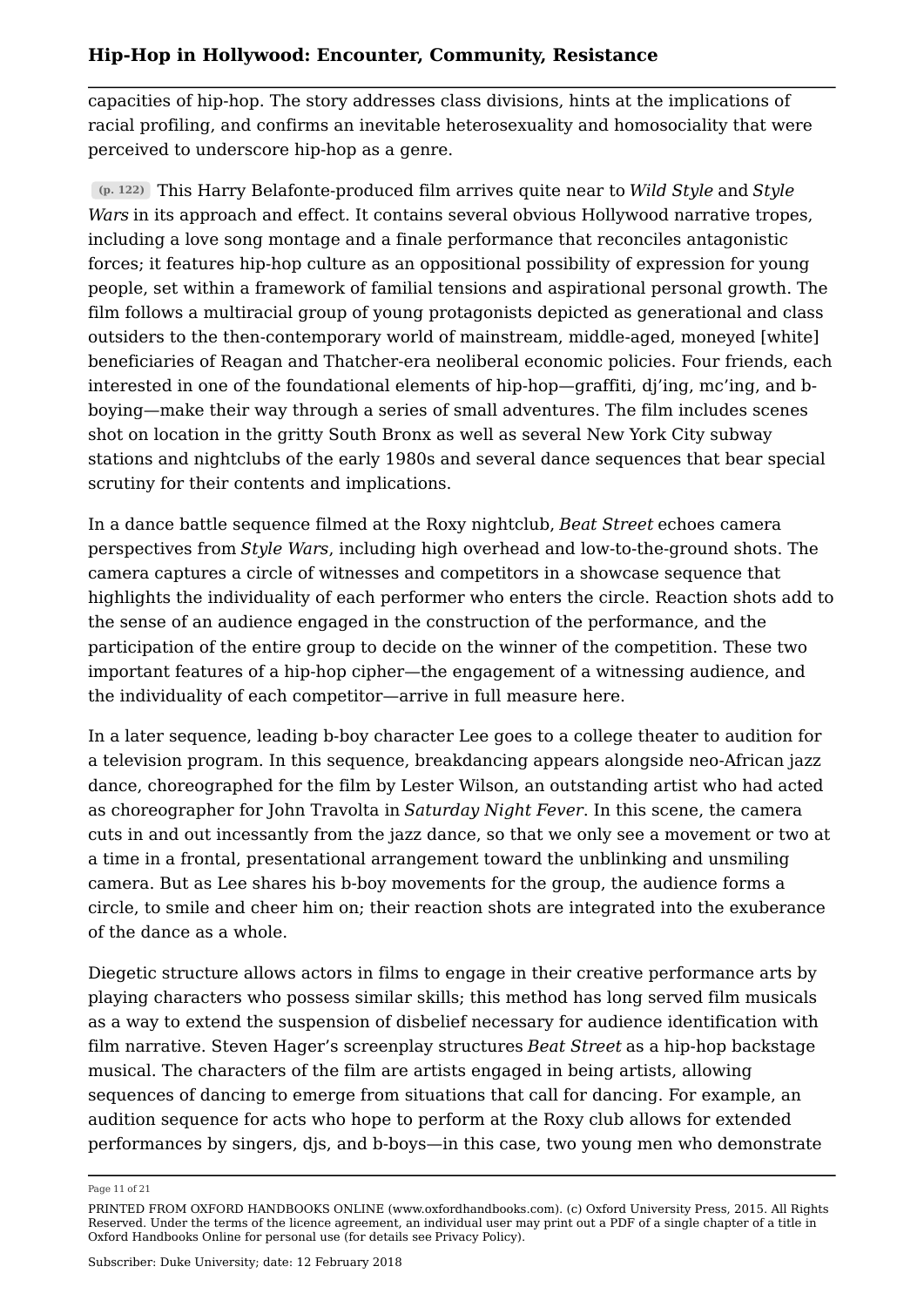their locking and waving abilities. A subway-station battle scene arrives in the film without much plot preparation, but its outcome holds consequence for the characters involved in the dancing. Note that this subway sequence includes elements of synchronized choreography that has the battlers walking toward and past each other, and executing spectacular handsprings simultaneously, as dancers might in any Hollywood musical. Film 7.05 Beat Street (1984) Subway Battle

In the film's final sequence, the breakdancers and the theatrical dancers come **(p. 123)** together in a spectacle cast as a tribute to a graffiti artist killed in a beef with a competitor. This number combines gospel singers with hip-hop dancers to suggest a transcendent possibility for hip-hop and breakdancing. In the logic of the film's narrative, the link of hip-hop to gospel intends to embed hip-hop within a larger framework of African American music and culture, and align it with acceptable modes of expression respondent to family values. The pairing of gospel and hip-hop responded to anxieties that hip-hop represented the anarchic displacement of black culture by the needs and desires of disconnected youth. But in the context of this final number, hip-hop becomes a corporeal expression of hope for young dancers who mourn their friend's passing.

In terms of filmmaking, though, random editing depreciates its value considerably, as three-second clips of b-boy floor work arrive among fleeting images of clapping gospel singers as well as turning and smiling musical theater dancers. B-boying arrives onstage here, without a participating audience encouraging its gestures, and in the process is rendered as a presentational genre, like jazz dance. The hip-hop body of the end of the film predicts a possibility for progressive group politics, as it connects to the needs of the community to mourn both inter-generationally and across musical cultures. But removed from its circle of participating witnesses, the hip-hop body succumbs to the authority of the presentational stage space, where b-boying might be interchangeable with theatrical jazz dance.

## *Breakin' (Breakdance: The Movie)* **(1984)—Centering White Womanhood**

The earliest hip-hop films struggled with conventional wisdoms that assumed a limit to the capacity of a broad movie-going public to appreciate young men of color at the center of mainstream fare. Young men engaged in hip-hop culture could fit into conventional Hollywood narratives because they could be cast as outlaws to social norms or as criminals. For example, breakdancers worked without permits on the street and sometimes disrupted traffic in subway stations, and therefore they became eligible for arrest. The love story at the center of *Beat Street* arrived in slightly progressive terms, as it valued an emotional relationship between young people of color committed to their own choices as emerging artists amid a nuanced world that included contemporary classical music and dance as well as hip-hop culture. Rather than continue this line of possibility, though, the two most successful $^{10}$  breaksploitation films of the early 1980s featured a

Page 12 of 21

PRINTED FROM OXFORD HANDBOOKS ONLINE (www.oxfordhandbooks.com). (c) Oxford University Press, 2015. All Rights Reserved. Under the terms of the licence agreement, an individual user may print out a PDF of a single chapter of a title in Oxford Handbooks Online for personal use (for details see Privacy Policy).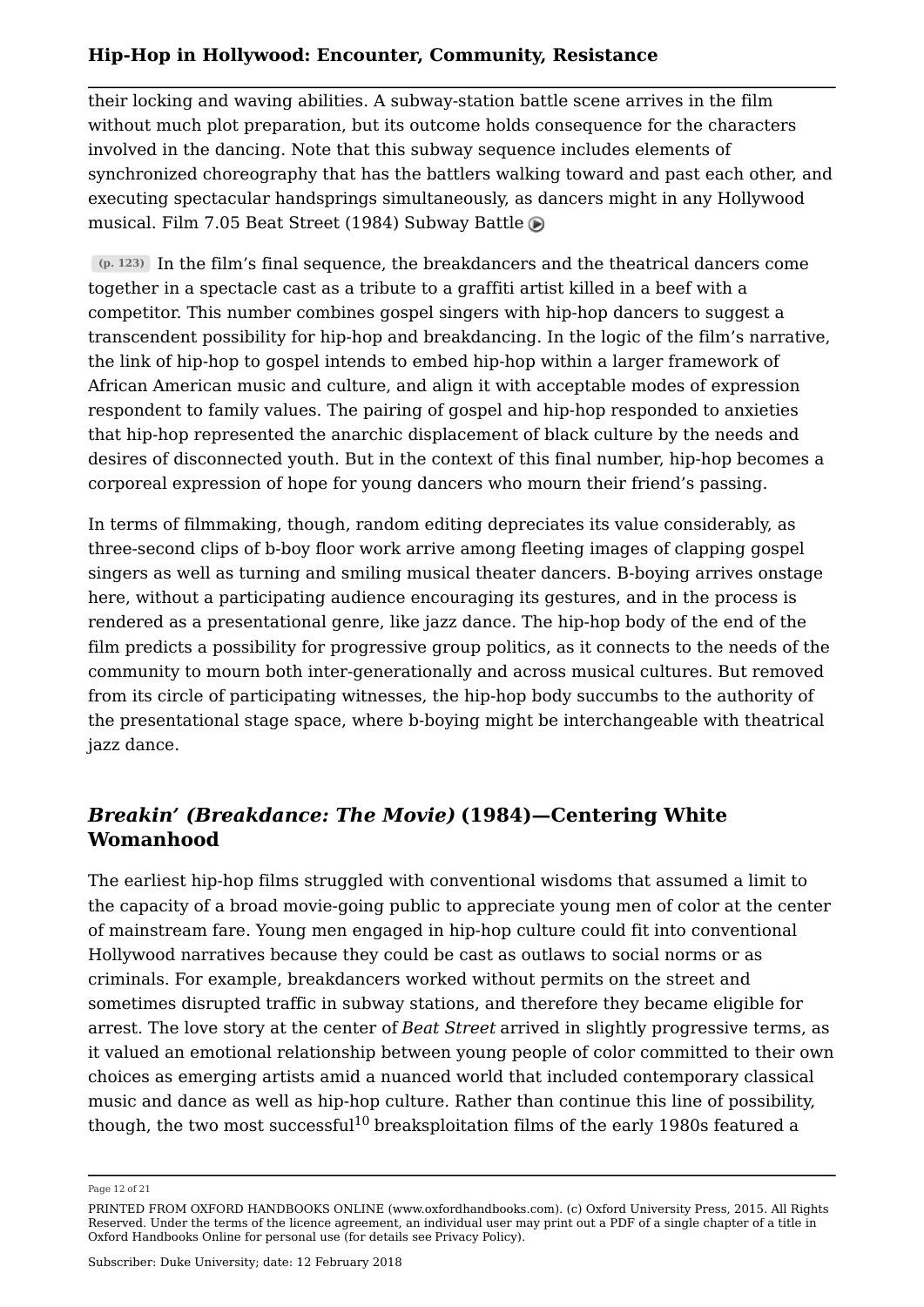white woman protagonist who comes to her emotional and social maturity via her encounter with hip-hop practice in southern California.

*Breakin*', released as *Breakdance: The Movie* in some countries, arrived as a predictable tale of subjection, resistance, and ultimate triumph for its main white woman character, Kelly. Played by young dancer Lucinda Dickey, Kelly is cast as the star of the film from its first credits; she acts in the film as the physical embodiment of a Hollywood-scripted hybridity of theatrical jazz dance and street dance. Set in and around the venues **(p. 124)** of the earlier documentary *Breakin' and Enterin*', the film follows Kelly's movement away from the narrow and limiting life of theatrical jazz dance to the discovery of her inner balance and freedom as a hip-hop-capable, breakdance competitor, embedded within a world of young men of color, one of whom almost functions as her romantic interest. The film follows Kelly's degradation and sexual harassment in her initially preferred theatrical dance studio environment; her encounter and discovery of a vibrant b-boy culture on the beaches of Venice, California; her fascination and training within the milieu of breaking; her disappointments and setbacks with her new-found friends; and her ultimate triumph as a hip-hop inflected performer who ends up headlining a spectacular—and utterly ridiculous—stage show extravaganza alongside her new breakdancing friends.

The film confirms the emergent music video aesthetics of dance representation of the time that focused on quick cuts and physical segmentation, with dances pasted together visually, while tied to a single, well-produced audio track. From its first frames, we see short cuts of three to five seconds duration, segmenting the body into a flash of footwork, or the precise movements of arms or hands, or the torso popping and locking. Discrepancies between the screen dance performance and the tempo and accents of the music quickly confer that the audio heard in the movie theater was not always heard by the dancing performers during filming.

The setup for the film is Kelly's desire to work as a dancer; hip-hop becomes a way for her to believe in her dancing and connect it to a world larger than just her own ambition. Kelly's dilemma appeals to adolescent females. She wonders, should she sleep with her favorite choreographer and teacher, Franco, or can she find her way as an artist interested in her own choices? We follow Kelly through her milieus: first as a star dancer in a theatrical jazz class, then traveling with her queer African American friend Adam to see the street dancers on Venice beach. The film makes striking difference between the dance class, which is proscenium-styled performance that uses the mirror (and the camera) as the audience for the dance, and the Venice street dancing circle, which includes a participating audience of witnesses, clapping and dancing along as individual artists enter the circle to offer movements to the disco-inspired song "Freakshow." Notably, the main two hip-hop dancers are Kelly's co-stars, Ozone (Adolfo Quiñones, also known as Shabba-Doo) and Turbo (Michael Chambers), who are depicted to be queerfriendly; they embrace Adam and his friend warmly in a meeting sequence at the beach.

Page 13 of 21

PRINTED FROM OXFORD HANDBOOKS ONLINE (www.oxfordhandbooks.com). (c) Oxford University Press, 2015. All Rights Reserved. Under the terms of the licence agreement, an individual user may print out a PDF of a single chapter of a title in Oxford Handbooks Online for personal use (for details see Privacy Policy).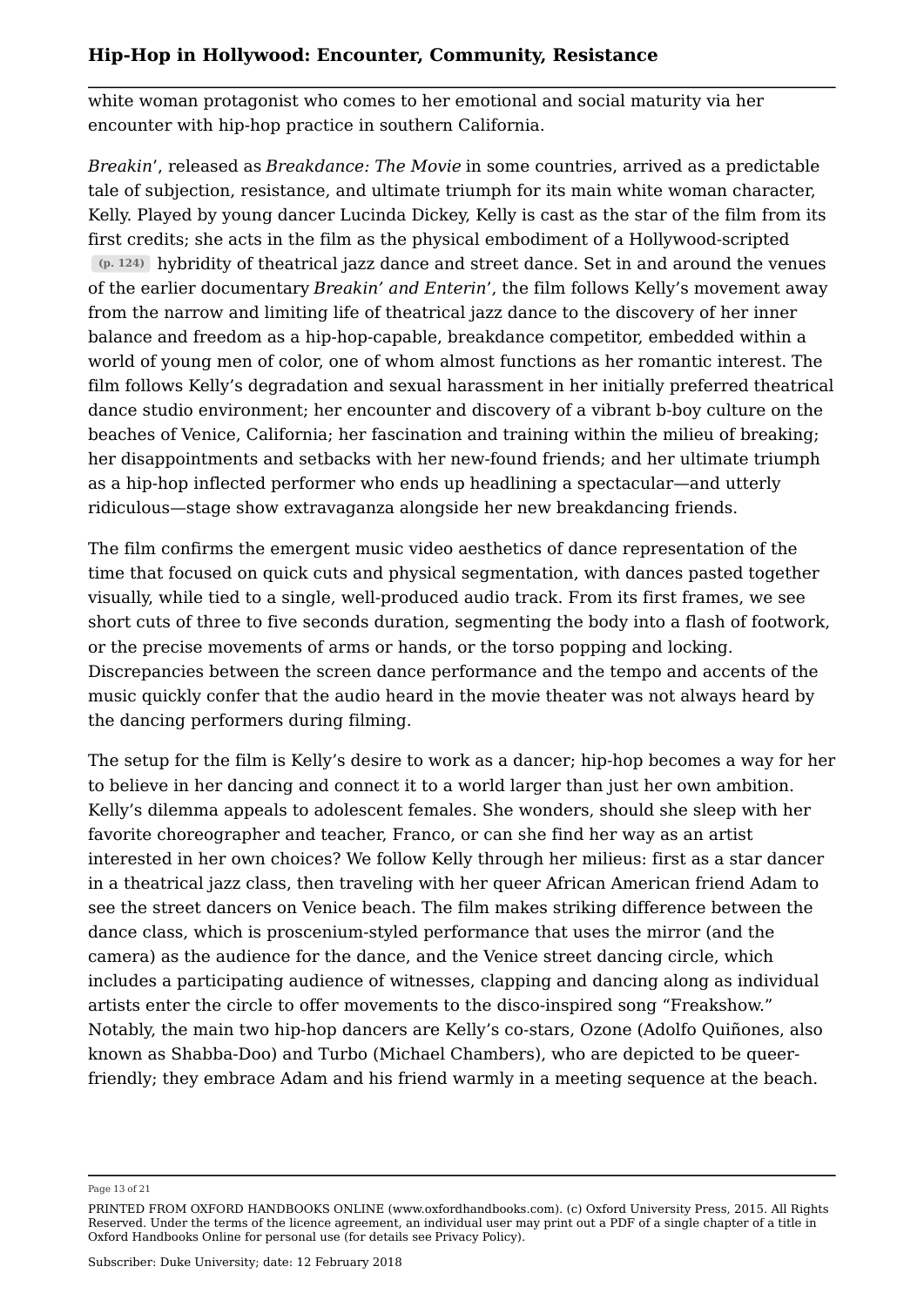The film depicts Kelly as naïve: someone who doesn't know anything about emerging hiphop culture. She doesn't know language cues such as "fresh" or "bad," and her ignorance provides cues for the film viewers to learn about hip-hop at the same time as she does. When Turbo visits Kelly at her dance studio and joins into a contemporary jazz dance class, he opens the space from a frontal-oriented dance into a circle that calls and responds to his movements as he breaks on the studio dance floor. In this scene, and throughout the film, the tension between show dancing and street dancing represents tensions in Kelly's emotional life, as she has to choose between the forms.

The film has several dance set pieces, including Turbo's outstanding magical **(p. 125)** broom dance tribute to Fred Astaire, in which he performs with a broom that stands still, rises, and floats (with obvious wires) as he waves and pops through space to a hip-hop beat. Here, the camera stays at a distance for some time, to reveal the entirety of Turbo's body in motion, as it might have in an Astaire sequence. But note that the camera also moves in to provide segmented shots of Turbo's dancing ability that convey a sense of excitement. Throughout the film, Kelly's desires provide the impetus for dance representation: in another sequence, the main characters go to a nightclub to see hip-hop dance because Kelly is sad and needs to be cheered up. In this dance competition staged at the Radiotron, the camera moves in and out from the dancers in a balanced series of cuts generally timed with the movement and music, creating sequences that are exciting to watch and, thankfully, clear in terms of what's happening when and where.

The film narrative realizes ambitions to place hip-hop dance firmly within Hollywood tropes of adolescent self-discovery through white encounter with a munificent cultural other. Kelly is christened "Special K" by Ozone, in one of several memorable tag lines ("Every street dancer needs a street name"), and taken into the confidence of Ozone and Turbo so that they can do righteous battle with rivals the Electro Rock crew, Pop N' Taco (Bruno Falcon), Poppin' Pete (Timothy Solomon) and Lollipop (Ana Sánchez). Kelly has to learn how to be a street dancer, and during a two-minute Hollywood training montage of hand gestures and locking, she learns enough to compete convincingly. At the subsequent rematch with the Electro Rocks, Ozone offers up some wacking—a queer hip-hop dance style—before Special K is revealed as a surprise agent who wows the crowd with acrobatics and simple spins on her knees. The sequence tips its hat toward reality here: because Special K doesn't have much vocabulary as a b-girl yet, the trio can offer no unison dancing. Film 7.06 Breakin' (1984) Club Battle Rematch Scene

The Hollywoodification of possibility forces the story into some awkward corners that are true to the musical/competition genre, but hard for hip-hop. An unfulfilled romance between Ozone and Kelly is exacerbated by Kelly's seeming flirtatiousness with professional manager James. James as the (white) 'professional' manager offers foil to (black queer) Adam as the 'play' manager; again, Kelly must convince the white establishment representatives that the cultural 'others' are worthwhile and valuable. Memorable quotes from the film along these lines include: "Street dancing won't get you to Broadway!" (James to Kelly); "They put more heart and soul into their work than anyone I know!" (Kelly to James); and "I don't dance for anybody but myself" (Ozone to

Page 14 of 21

PRINTED FROM OXFORD HANDBOOKS ONLINE (www.oxfordhandbooks.com). (c) Oxford University Press, 2015. All Rights Reserved. Under the terms of the licence agreement, an individual user may print out a PDF of a single chapter of a title in Oxford Handbooks Online for personal use (for details see Privacy Policy).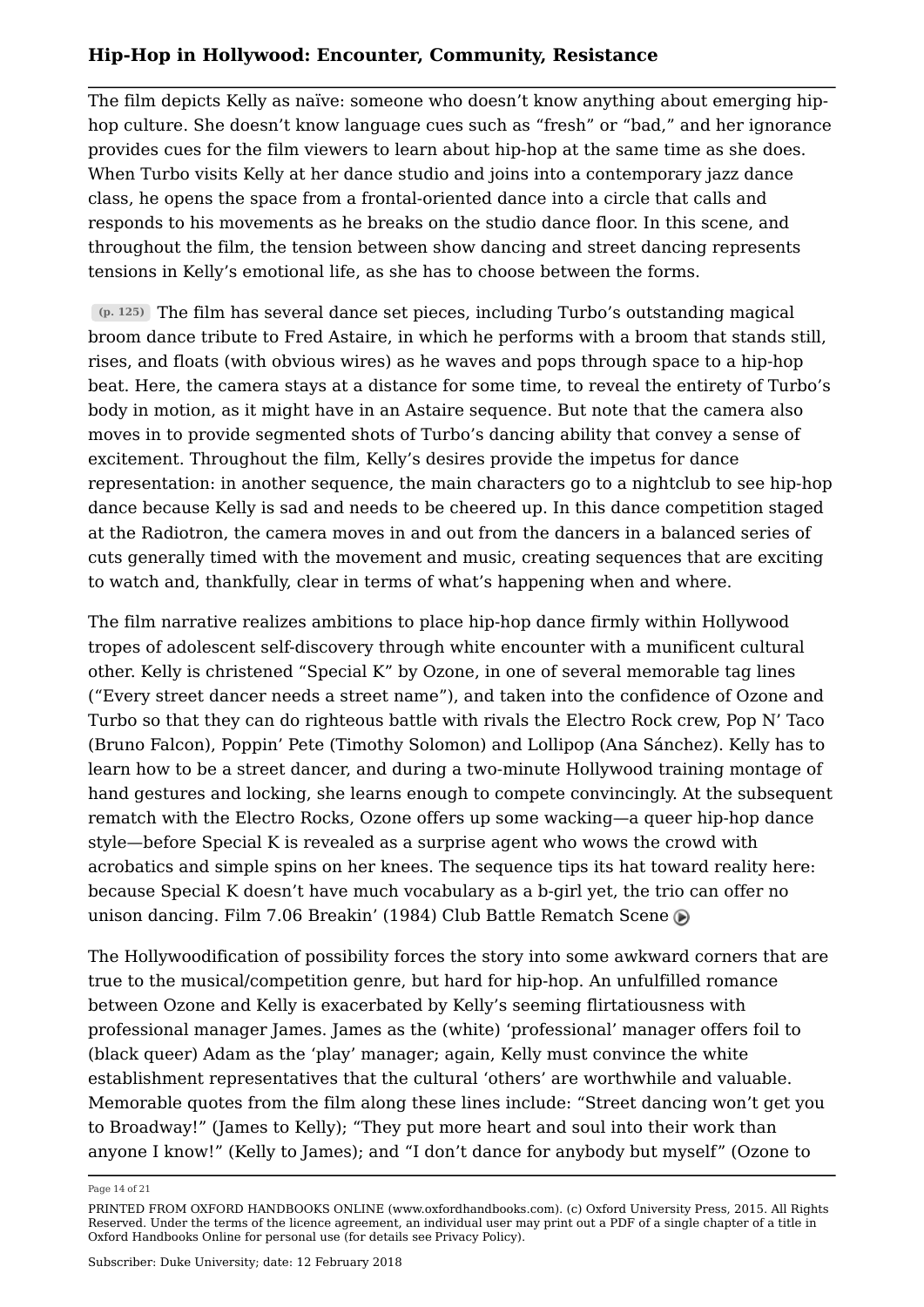Kelly, regarding James's scrutiny of the trio's dancing abilities in the nightclub). A "fish out of water" sequence at a Hollywood party pits Turbo and Ozone against upper-class white doyennes; an inspirational, "each-one-teach-one" sequence features Turbo teaching children locking and breaking in an alleyway. In this latter scene, a multiracial group of children are encouraged by Turbo, who calls directions to them: footwork, break, spin. The film adds layers to the cultural-encounter/opposites-attract narrative implications: Kelly must convince Ozone to participate in a stage dancing competition, and get over his fear of being "in the world." In turn, Ozone takes Kelly to the beach where the dancers include a disabled artist who offers up floorwork and headspins while on his **(p. 126)** crutches. The visual dissonance of the street forms as seen in the studio space, where trio Kelly, Ozone, and Turbo enjoy a playful montage of practicing in a white-walled, mirrored space created only for dance, confirms an oppositional narrative at work throughout the film.

For the final competition sequence, the heroic trio of dancers start in black tie, with a fake 'high-class' name as the "Allegro Vivace Dance Trio." When they are denied an opportunity to audition among the "professional dancers," Ozone walks to the table and tears his costume off, revealing himself as a rough-around-the-edges street dancer, and looks at each judge at the table, in the filmmaker's nod to the audition scene of *Flashdance*. The trio proceeds to dance without the sanction of the audition board, and, of course, they get the job headlining the ambiguous stage production that follows this scene. Here in the audition dance, and in the final show performance, the dance movements caught by the camera don't make any sense as a routine, and when the camera pulls away, the trio of artists popping, locking, and offering some floorwork, look small and insignificant on the large proscenium stage. When the camera moves in to frame the dancers at full body, or in close-up, though, their breaking and locking are revealed for their dynamic quality on film. Film 07.07 Breakin' (1984) Final Audition Scene. The final show that the dancers headline looks something like a cross between a music video and a fashion shoot; it arrives in a confusing and nonsensical manner that renders the actual dance movements to be irrelevant to the spectacle of fast cuts, camera movements, and extravagant costume and lighting shifts.

The final rhyme by Ice-T that leads into the credits extols "all of us have our dreams—you can make it with motivation hard, hard work and determination," and ends with a summary of what hip-hop tries to demonstrate in Hollywood: "colored people just like you trying to make their dreams come true." This lyric clarifies the 'insider-outsider' sensibility that surrounds these early hip-hop films; the performers and artists have little if any access to the technologies of reproduction and distribution that constitute Hollywood film production; these movies are the glimpse of celluloid celebrity available to an art form already ten years into its formation and practice.

*Breakin*' confirmed the Hollywood hip-hop body in its three important manifestations: as representative of racial and cultural exchange (in the encounters of Kelly, Ozone, Turbo, and other dancers), as an indicator of the possibility for progressive group politics (in the sequences of teaching youth and the formation of their dancing group), and as a method

Page 15 of 21

PRINTED FROM OXFORD HANDBOOKS ONLINE (www.oxfordhandbooks.com). (c) Oxford University Press, 2015. All Rights Reserved. Under the terms of the licence agreement, an individual user may print out a PDF of a single chapter of a title in Oxford Handbooks Online for personal use (for details see Privacy Policy).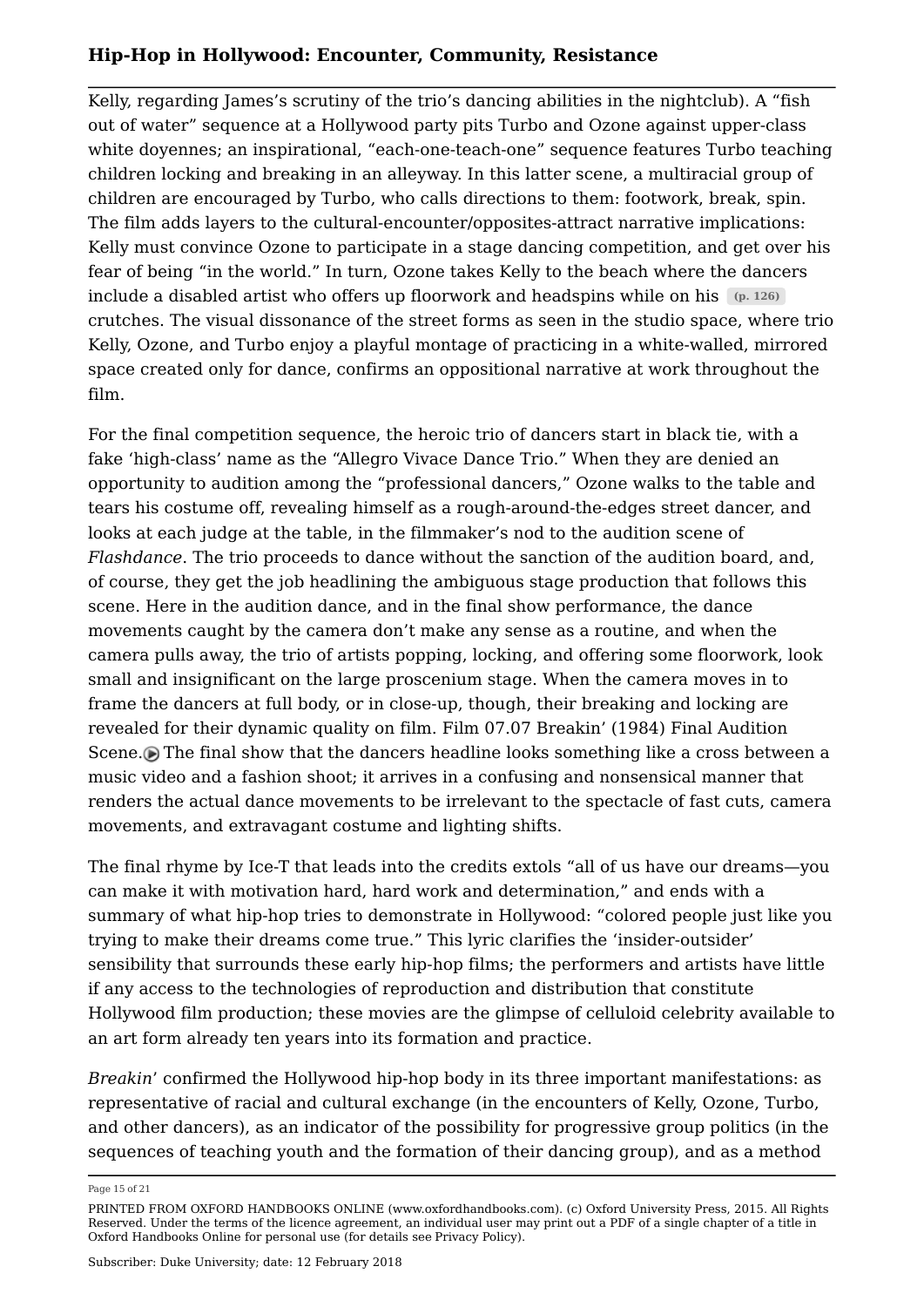of resistance against structures of hierarchical, old-guard authority (represented by the jazz dance studio). Unfortunately, the producers of the film tried their luck in an unnecessary sequel that effectively undid any progressive possibilities present in their first offering.

## *Breakin'2: Electric Boogaloo* **(1984)**

This unexpected sequel, apparently filmed immediately after its progenitor, arrives more like an episode from a television series than a fleshed-out Hollywood production. **(p. 127)** Directed by B-movie specialist Sam Firstenberg, the 94-minute exercise trades in feelgood, happy breakdancing, presented in the style of an extended-form music video targeted to a family-friendly, pre-pubescent audience. The film includes throngs of multigenerational, happy dancers in theatrical dance idioms; scores of smiling breakdancers who face toward the camera at every opportunity; and an obvious narrative of dance as a tool that can bring a community together to resist the efforts of evil developers who would tear down an important community center in the midst of a mostly people-of-color neighborhood.

The sequel retains the same trio of main characters from the first film, and seems to pick up about a year later. As it begins, we meet Kelly, now dancing in a Las Vegas-styled stage show, while Ozone and Turbo now teach dance to children at the community center. Kelly tussles with her disapproving rich family, who want to send her to Princeton and marry her off to a handsome and wealthy young white lawyer. But by the end of the film, Kelly dumps her boring boyfriend, helps her friends from the 'hood win a dance battle or two, and brings together the neighborhood for a massive block-party dance show that convinces the city to leave its community center in place. Following the logic of Hollywood happy-ending narratives, Kelly's wealthy parents provide the final installation of funds needed to resist the developers as they come to appreciate the good work that she does for others. Note that this plot is repeated with only slight variation 25 years later in *Step It Up: 3D (2010).*

The film tries to stabilize hip-hop dance movement as central to the new form of Hollywood musicals by incorporating its gestures in every conceivable locale and circumstance. In a nod to classic musical films including *An American In Paris* (1951), an early sequence in the film depicts a happy multiracial neighborhood grooving and bouncing to a lightweight hip-hop beat. An overhead camera tracks through the scene to reveal the extent to which hip-hop dance has taken over the citizenry: everyone dances, and even a white policewoman giving tickets can bust a move to join in with a multiracial contingent of smiling church ladies who perform freezes and waves. Film 07.08 Breakin' 2 (1984) Street Scene

In another sequence set in a hospital, "sexy nurses" perform MTV-esque music video dances, male patients breakdance in the hallways, doctors pop and freeze as they perform surgery, pregnant women perform unexpected acrobatics, and even patients in

Page 16 of 21

PRINTED FROM OXFORD HANDBOOKS ONLINE (www.oxfordhandbooks.com). (c) Oxford University Press, 2015. All Rights Reserved. Under the terms of the licence agreement, an individual user may print out a PDF of a single chapter of a title in Oxford Handbooks Online for personal use (for details see Privacy Policy).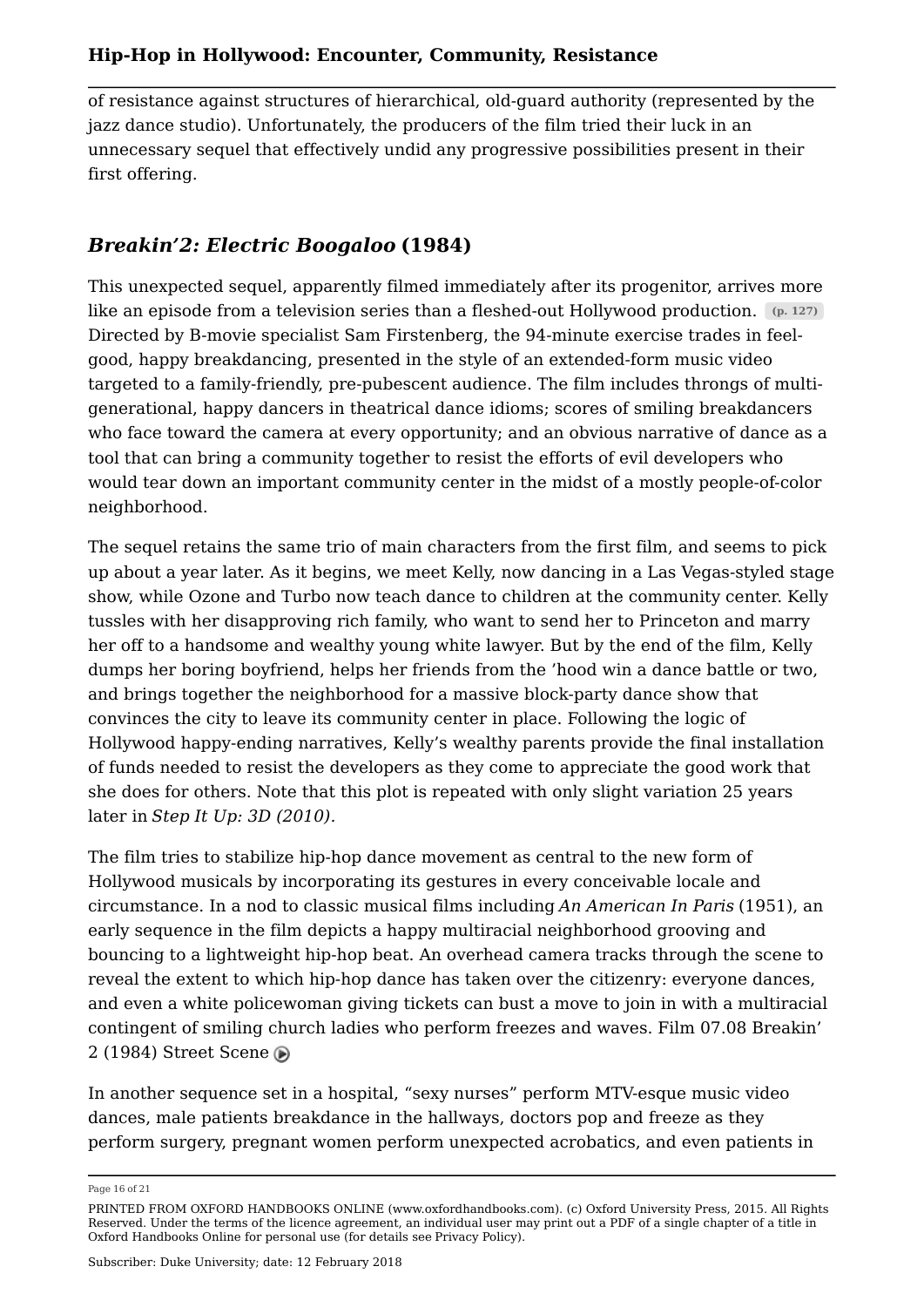the midst of surgery awaken to join the dancing fray. As in the earlier large-scale Hollywood musicals, we see lots and lots of dancers, but very little actual dancing. Here, the bits and pieces of hip-hop dance that we see stand as a cipher of pleasant rhythmic motion available to all without any particular political valence. Film 07.09 Breakin' 2 (1984) Hospital Scene  $\odot$ 

Perhaps in a nod to the grittier East Coast phenomenon of *Beat Street, Breakin' 2* includes surprising staged representations of physical violence. A dance battle sequence set underneath a freeway overpass turns violent with the introduction of Nunchucks, a double-stick weapon popular in the United States in the 1970s and 1980s. But the potentially serious issue of gang fighting becomes quickly undermined by the film's highly formulaic composition. Set pieces in the film include a fish out of water sequence for Turbo and Ozone visiting at Kelly's large suburban home, practically repeated from *Breakin*'; a montage in which Turbo learns how to romance a partner through coaching by Ozone; a montage of energetic fundraising activities for the community **(p. 128)** center; and a narrative dilemma of Kelly's choice between helping the center raise funds or dancing in a new show in Paris. Again, Turbo gets to pay homage to Fred Astaire, this time in a dancing on the ceiling sequence that allows him to pop, float, and wave across the walls and ceiling of his room as he imagines his burgeoning romantic feelings. Innovative in its conception but lacking in its technical realization, the disappointing sequence echoes a general sense of production malaise that plagued early hip-hop films. $11$ 11

While *Breakin' 2* nodded toward a nominally progressive narrative politic of the underdog rising up against corporate greed, as well as a multiracial alliance that might resist white hegemony, the film trivializes these possibilities by containing the hip-hop body within its strict Hollywood formula. By the end of this film, in the ultimate dance party production number, the hip-hop body is rendered interchangeable with other kinds of dancing bodies, no matter any political ambition of their movements or histories. This potential for Hollywood accommodation of a hip-hop body stuck, and virtually all films involving hiphop or breaking after the millennium treat hip-hop as a weapon suited to answer a need to raise money and resist social ills, including *Honey* (2003), *You Got Served* (2004), and the *Step Up* series (2006, 2008, 2010, 2012). 12

Several successful musicals emerged in the era alongside these breaksploitation films, most notably *Footloose* (1984) and *Purple Rain* (1984). While each of these Hollywood blockbusters concerned itself with the place of young male creative expression, neither bothered to explore hip-hop. Films from the next years, including the Sidney Poitierdirected *Fast Forward* (1985), Michael Schultz's *Krush Groove* (1985), and the Joel Silberg-directed *Rappin*' (1985) used hip-hop as a plot point to allow their protagonists to overcome social challenges presumably important to young audiences: staying current in dance (*Fast Forward*), building a successful business (*Krush Groove*), and, not surprisingly, saving a neighborhood from a greedy land developer (*Rappin*'). *Rappin*' arrived as an especially poor offering; it borrowed its narrative from *Breakin' 2*, and while it did include actor Ice-T repeating his role as an ostensible tour guide through hip-hop

Page 17 of 21

PRINTED FROM OXFORD HANDBOOKS ONLINE (www.oxfordhandbooks.com). (c) Oxford University Press, 2015. All Rights Reserved. Under the terms of the licence agreement, an individual user may print out a PDF of a single chapter of a title in Oxford Handbooks Online for personal use (for details see Privacy Policy).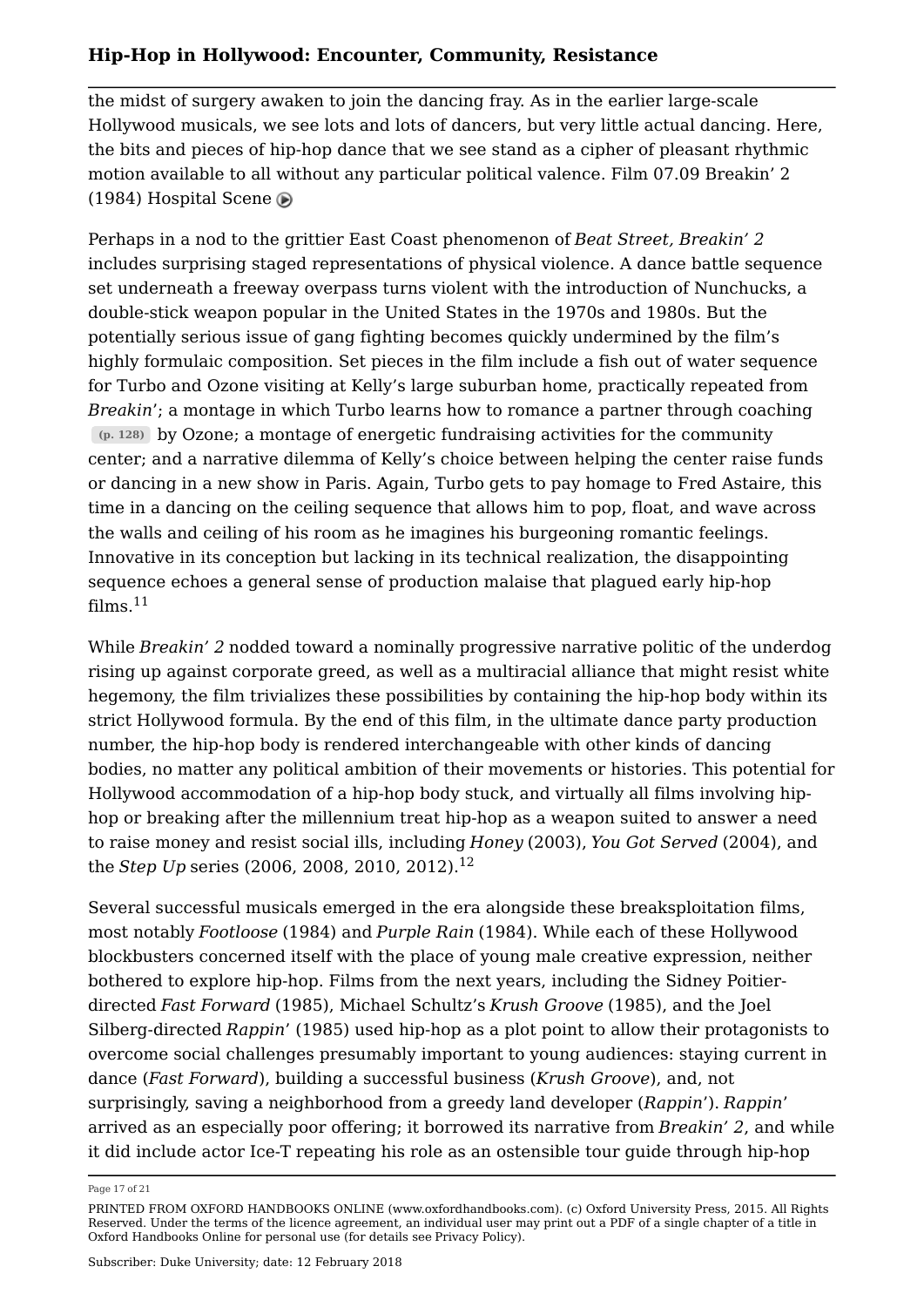(as he had in both *Breakin' and Enterin*' and *Breakin*'), the film offers several weak demonstrations of dance neither fish nor fowl; not recognizable as breaking or b-boying, but rather, as poorly done Hollywood jazz dance. In all, the film arrives undercooked and hammy, and demonstrates minimal relationship to hip-hop culture. Perhaps it stands as the ultimate breaksploitation film, titled in relationship to an urgent cultural innovation, but offered as a low-cost talent show, poorly executed.

## **Briefly Upsetting the Norms of Hollywood Dancer Training**

The early hip-hop films called for dancers capable of engaging b-girling and b-boying in recognizable, spectacular motion; this need created opportunities for dancers **(p. 129)** who had trained in peer-mentored local crews rather than dance studios. But this brief shift of access to work in the film industry abated quickly, as codified hip-hop and breakdancing classes sprouted up around the world. By the time that iconic Hollywood dancer Gene Kelly created on-screen narration for *That's Dancing!* (1985), a travelogue of dance on the silver screen, hip-hop was treated as the foundational dance technique of the present moment. In scenes immediately following the film's opening credits, Kelly narrates as a group of breakdancers demonstrate their moves on a piece of cardboard in a gritty outdoor street. In two short years, Hollywood had absorbed popping, locking, and breaking, and transformed an aesthetic constellation of physical practice that spoke to political and social circumstances, to deploy it largely as a containable, shorthand narrative marker of race, class, and upward-mobility aspiration. Film 07.10 That's Dancing (1985) Gene Kelly

In all, as the *Breakin*' movies unequivocally confirm, these early hip-hop films were fast to make, and responded to the bubble of interest in hip-hop by cultural outsiders. The distribution of the imagery contained by these films spread hip-hop corporealities toward an eager and interested global public, one which quickly copied its moves and embraced its physical ideologies. $^{13}$  Throughout the 1990s, a rise in hip-hop dance classes and studio-based training practices led to the codification of hip-hop as a form with a pyramidal structure—something that could be learned from a teacher, rather than developed by the artists involved, as had been the standard of transmission until that time. This shift in teaching and transmission restabilized hip-hop as a form that could be controlled by the marketplace; a form suitable for film production that could be organized and overseen by a hired choreographer or dance director. Hip-hop dance moves continued to trade in the individual innovation of its practitioners, but over time, young artists contributed fewer and fewer movements to the choreographic soup that became screen versions of hip-hop dance.

Page 18 of 21

PRINTED FROM OXFORD HANDBOOKS ONLINE (www.oxfordhandbooks.com). (c) Oxford University Press, 2015. All Rights Reserved. Under the terms of the licence agreement, an individual user may print out a PDF of a single chapter of a title in Oxford Handbooks Online for personal use (for details see Privacy Policy).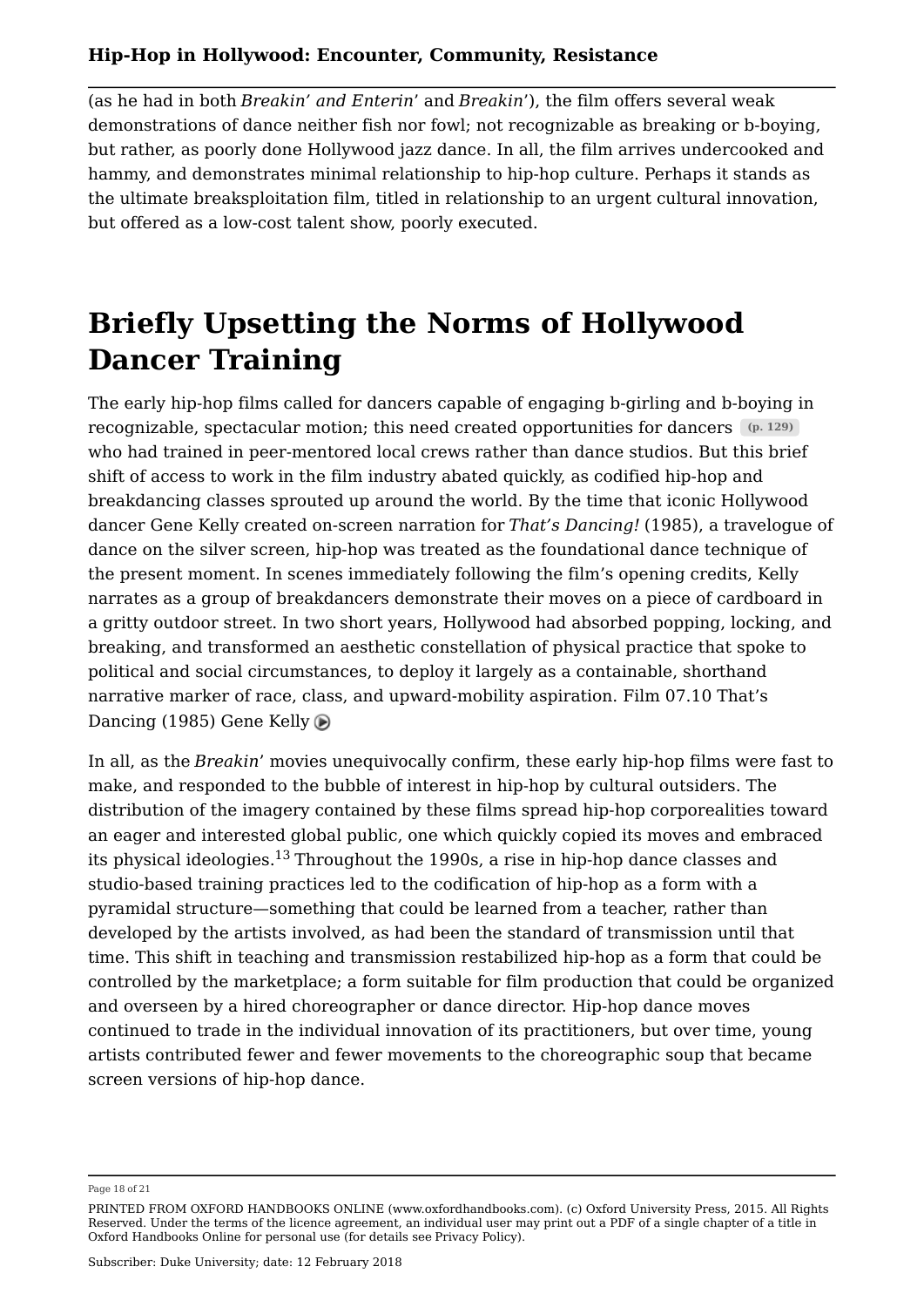The hip-hop body produced by these early hip-hop films arrived consistently in encounter with young people of color, with an interest in the possibility of group work to produce social change, and a resistance to standing traditions of control and authority exerted by those outside the group. These three imperatives of a hip-hop real spoke to the dissident, resistant impulses that had inspired hip-hop as a cultural form in the neighborhoods of the urban United States. Remarkably, the Hollywood film industry managed to absorb these conditions of hip-hop affiliation even in treacly, hegemonic commercial productions of the twenty-first century. If nothing else, this constructed hip-hop body made way for young artists of color to be included in Hollywood musicals, even if they would still not become the central characters; it offered narrative strategies of collective cooperation to disenfranchised youth, even if those film-character youth seldom wanted more than to save the community center/program in order to fight big business another day; and it confirmed the ability of young people to create their own expressive forms of culture, even if hip-hop film choreographers became essential to latter-day production teams. These achievements may not have been obvious for the earliest b-boys and b-girls whose movements were committed to celluloid, but the breaking they began surely continues.

## **Bibliography**

Banes, Sally. "Breaking." In *Fresh: Hip Hop Don't Stop*, edited by Nelson George, Sally Banes, Susan Flinker, and Patty Romanovsky, 79–112. New York: Random House, 1985.

Doherty, Thomas. *Teenagers and Teenpics: The Juvenilization of American Movies in the 1950s.* Boston: Unwin Hyman, 1988.

Fogarty, Mary. "Breaking Expectations: Imagined Affinities in Mediated Youth Cultures." *Continuum: Journal of Media & Cultural Studies* 26:3 (2012): 449–462.

Grant, Barry Keith. *The Hollywood Film Musical (New Approaches to Film Genre).* Chichester: Wiley-Blackwell, 2012.

Smith, Susan. *The Musical: Race, Gender and Performance.* London and New York: Wallflower, 2005. **(p. 132)**

## **Notes:**

(2) . The Motion Picture Production Code, also known as the Hays code, was adopted by the precursor to the Motion Picture Association of America (MPAA) in 1930 and remained in effect until 1968. The code allowed censorship of Hollywood productions according to guidelines of moral decency. See http://en.wikipedia.org/wiki/ Motion Picture Production Code.

(3) . See *Teenagers and Teenpics: The Juvenilization of American Movies in the 1950s* by Thomas Doherty (Boston: Unwin Hyman, 1988).

Page 19 of 21

PRINTED FROM OXFORD HANDBOOKS ONLINE (www.oxfordhandbooks.com). (c) Oxford University Press, 2015. All Rights Reserved. Under the terms of the licence agreement, an individual user may print out a PDF of a single chapter of a title in Oxford Handbooks Online for personal use (for details see Privacy Policy).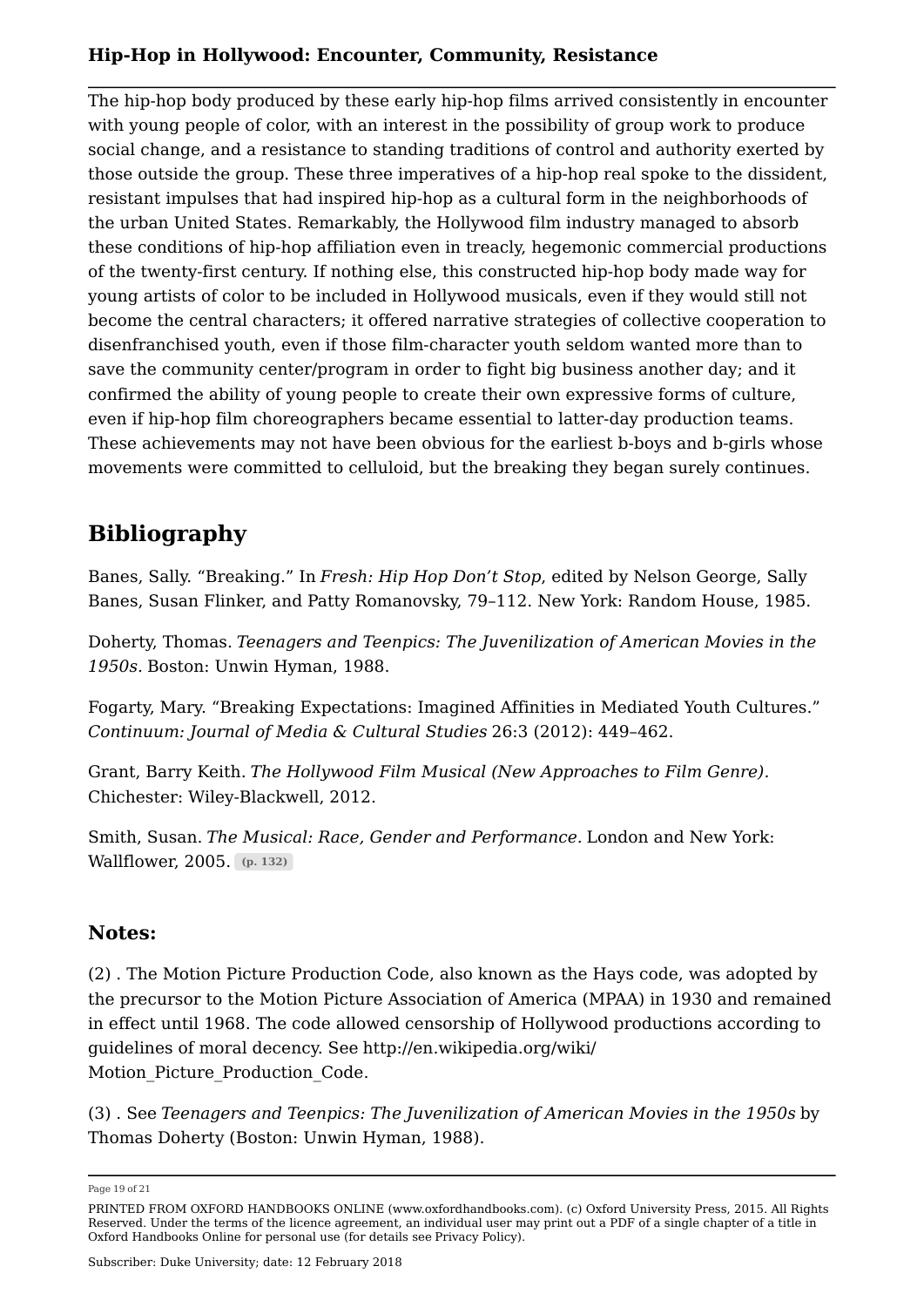(4) . Several contemporary studies of race, gender, and sexuality in Hollywood musicals offer alternative renderings of their contents; see *The Musical: Race, Gender and Performance* by Susan Smith (London and New York: Wallflower, 2005); and *The Hollywood Film Musical (New Approaches to Film Genre)* by Barry Keith Grant (Chichester: Wiley-Blackwell, 2012).

(5) . This narrative is repeated in virtually all of the documentaries of hip-hop referred to in this chapter.

(6) . See Sally Banes, "Breaking," in *Fresh: Hip Hop Don't Stop*, edited by Nelson George, Sally Banes, Susan Flinker, and Patty Romanovsky. New York: Random House, 1985, 79– 112.

(7) . See http://www.commonsensemedia.org/movie-reviews/flashdance; accessed January 12, 2012.

(8) . See http://en.wikipedia.org/wiki/Flashdance; http://www.people.com/people/archive/ article/0,20087493,00.html; accessed January 12, 2012.

(9) . For full cast information, see http://www.imdb.com/title/tt0084904/fullcredits#cast and http://en.wikipedia.org/wiki/Wild\_Style.

(10) . According to the website http://boxofficemojo.com/movies/?id=breakin.htm, *Breakin*' earned 38,602,707 in lifetime domestic release, *Breakin' 2* earned 15,101,131, http://boxofficemojo.com/movies/?id=breakin2.htm/, and *Beat Street* earned 16,595,791 http://boxofficemojo.com/movies/?id=beatstreet.htm.

(11) . Sound effects for this sequence have not been "sweetened" in any fashion to provide anchoring into an everyday world of gravity. Instead, we hear a poor pop song playing that may or may not actually go along with any of the dancing that Turbo performs. The disconnection of sound and image renders the sequence much less powerful than Fred Astaire's dance in *Royal Wedding* (1951), which included Foley sound effects that tied the dancer's movement to a normative gravity.

(12) . Note that there are few, if any, hip-hop dance films from the 1990s; the exception to this trope might be the highly successful *Save the Last Dance* (2001), which updates *Flashdance* with a white female theatrical dancer learning hip-hop, and taking on a black boyfriend, in order to successfully audition for the Juilliard School.

(13) . Scholar Mary Fogarty has called the connections among hip-hop devotees linked by film "imagined affinities." See Mary Fogarty "Breaking Expectations: Imagined Affinities in Mediated Youthf Cultures," *Continuum: Journal of Media & Cultural Studies*, 26:3, 449– 462, 2012.

#### **Thomas F. DeFrantz**

Page 20 of 21

PRINTED FROM OXFORD HANDBOOKS ONLINE (www.oxfordhandbooks.com). (c) Oxford University Press, 2015. All Rights Reserved. Under the terms of the licence agreement, an individual user may print out a PDF of a single chapter of a title in Oxford Handbooks Online for personal use (for details see Privacy Policy).